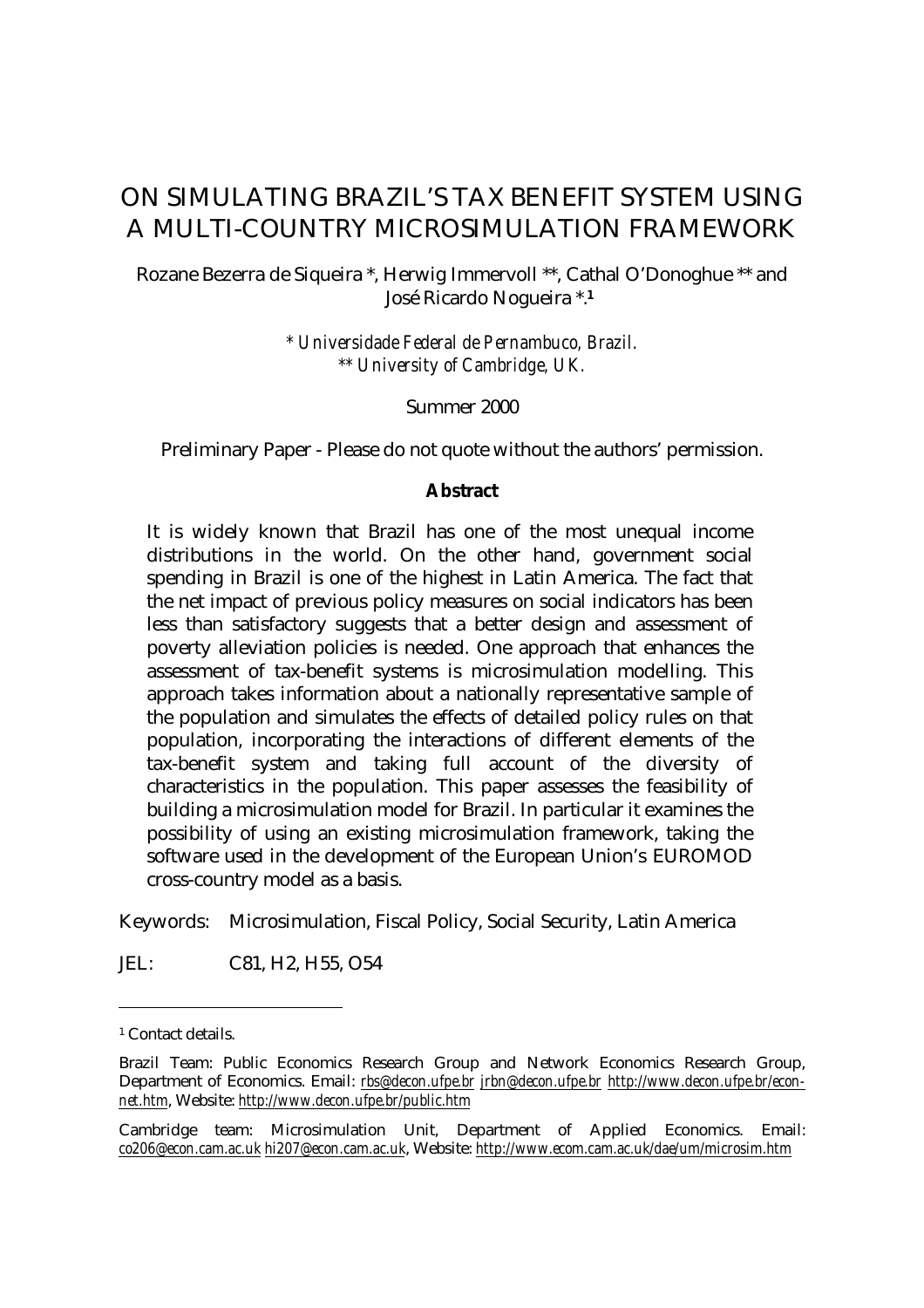## **1. Introduction**

l

It is widely known that Brazil has one of the most unequal income distributions in the world. Almost one half of all income in the country accrues to the richest 10 percent of the population, and only about 1 percent of total income goes to the poorest 10 percent. Londoño and Székely (L-S), (1997) measure the Gini coefficient in 1995 to be 61.4, while having fallen in the early 1980's, they found that inequality has risen during the period 1982-1995. Absolute poverty has been severe in Brazil, with about one third of the population lacking the resources to satisfy basic needs. On the other hand, government social spending in Brazil represents approximately 22% of gross national product, one of the highest levels in Latin America.

Brazilian society has become increasingly less tolerant towards this situation, urging government to take actions towards improving the living conditions of those at the bottom of the income profile. Several social programs, such as the *Bolsa Escola* program, have been proposed aimed at tackling the problem, but their actual impact will depend on how they are financed, whether by taxes and/or social security contributions or by reallocation of social spending. It is generally agreed that Brazil's tax burden, at about 30 percent of gross national product, is already high. Moreover, more than half of the tax revenue corresponds to indirect taxes, which fall heavily on lower income groups.<sup>2</sup>

The fact that the net impact of previous policy measures on social indicators has been less than satisfactory suggests that a better design and assessment of poverty alleviation policies is needed in the form of improved targeting and more detailed information about the efficacy of their results.

Due to the great diversity observed among the population and the complexity of the Brazilian tax-benefit system, the redistributive analysis of the impact of social and fiscal policies requires that a high level of disaggregation be used in order to capture in fine detail their effects on the various types of individuals, families and households. Ultimately, it is the social and economic diversity typically found in the national populations that determines how economic agents will be affected by the tax and benefit rules. On the other hand, as different social programs interact with each other and with the tax system, it is crucial to take explicitly into account the interdependencies within the whole tax-benefit system. The lack of an analytical tool to properly focus on the poor and the neglect of the issue of how the programs are to be financed are major reasons why social and economic policies fail to significantly reduce poverty.

<sup>2</sup> The results presented in Siqueira et al (1998) suggest that, for Brazil, the amount of indirect taxes paid by the poor is greater than the social benefit associated with some guaranteed minimum income programs.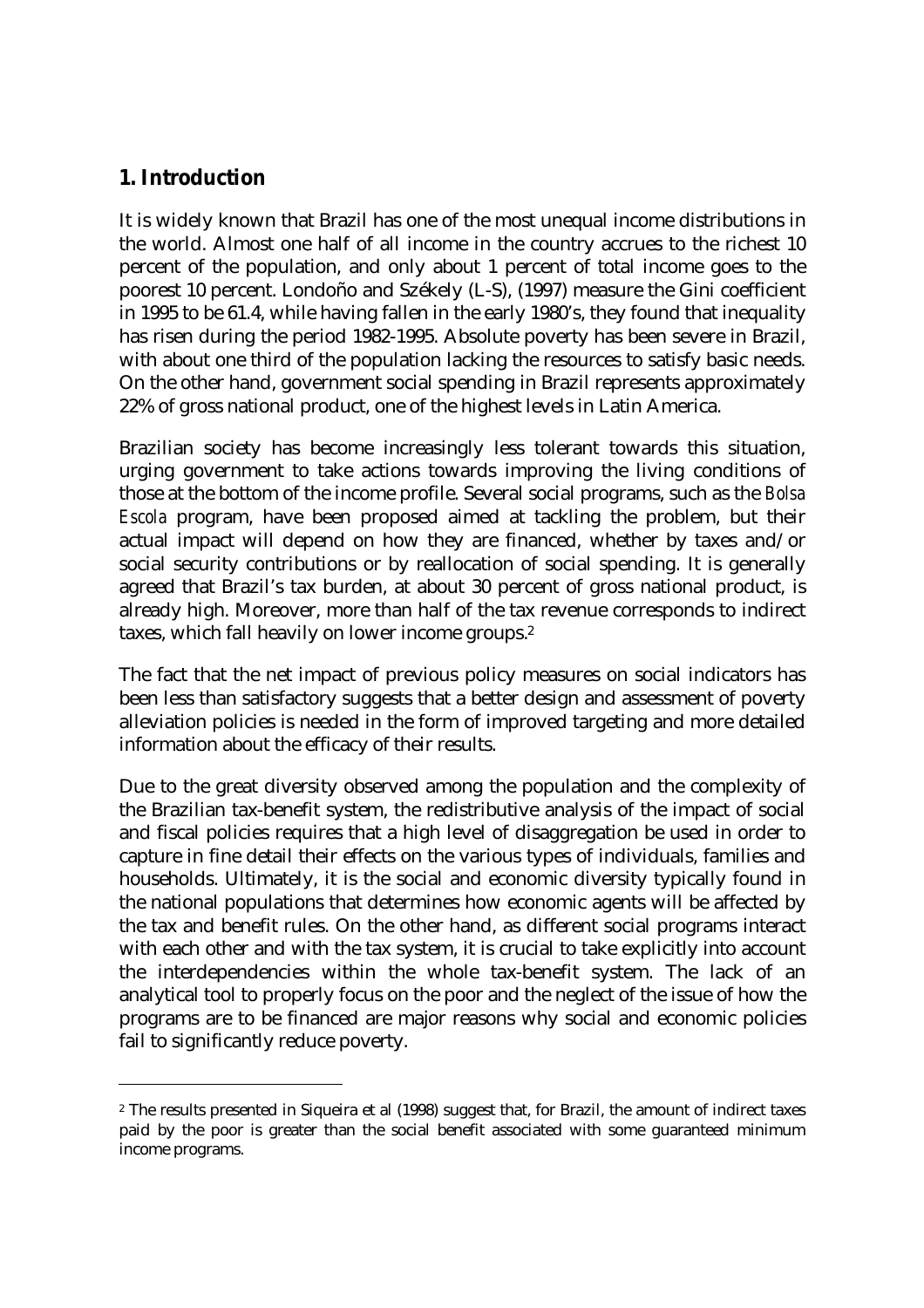Typically hypothetical families have been used to examine the operation of taxes and benefits and impact of reforms. For example the OECD uses this method to calculation the *Tax Position of Average Workers*. Although a useful method for illustration purposes and for comparison across countries, the approach is not very satisfactory for looking at tax-benefit policy in a country as usually families which are considered "typical" form in fact only a very small proportion of the population. It is desirable therefore to look at the population as a whole using representative micro-datasets.

An approach that follows this method is microsimulation modelling. Recent advances in information technology and the availability of large-scale datasets have allowed and stimulated the development of these models. Microsimulation models are computer programs that calculate tax liabilities and benefit entitlements for individuals, families or households in a nationally representative micro-data sample of the population. The model calculates each element of the taxbenefit system in the legal order so that interactions between different elements of the system are fully taken into account. Calculations for each individual, family or household are weighted to provide results at the population level.

By incorporating the interactions of different elements of the tax-benefit system and by taking full account of the diversity of characteristics in the population, this approach allows a very detailed analysis of the revenue, distributional and incentive effects of the individual policy instruments and the system as a whole. In particular, they give a great deal of flexibility to analysts. For example:

- They simulate policy instruments that may not already exist in the microdatasets on which they are based. As micro-data is not necessarily collected every year and may take time for the data to be available to researchers, microsimulation models can be used to simulate more up to date policy rules.
- Therefore they have the capability of looking at the incidence of existing policy on an existing population and can examine the efficiency of anti-poverty measures in actually reducing poverty.
- As a simulation mechanism, they are also well placed to look at the incentive impact of existing policy. Although the model framework described here is a static framework, it is possible to measure the pressures on behaviour such as marginal tax rates and replacement rates<sup>3</sup>.
- The primary advantage of microsimulation models however is that they can simulate policy reform. They can thus be used to compute the first round revenue effects and containing both social protection programs and taxation

l  $3$  See for example, O'Donoghue and Utili, (2001) who study both the distributional and incentive effects of the impact of reforms targeting low wage workers in Europe.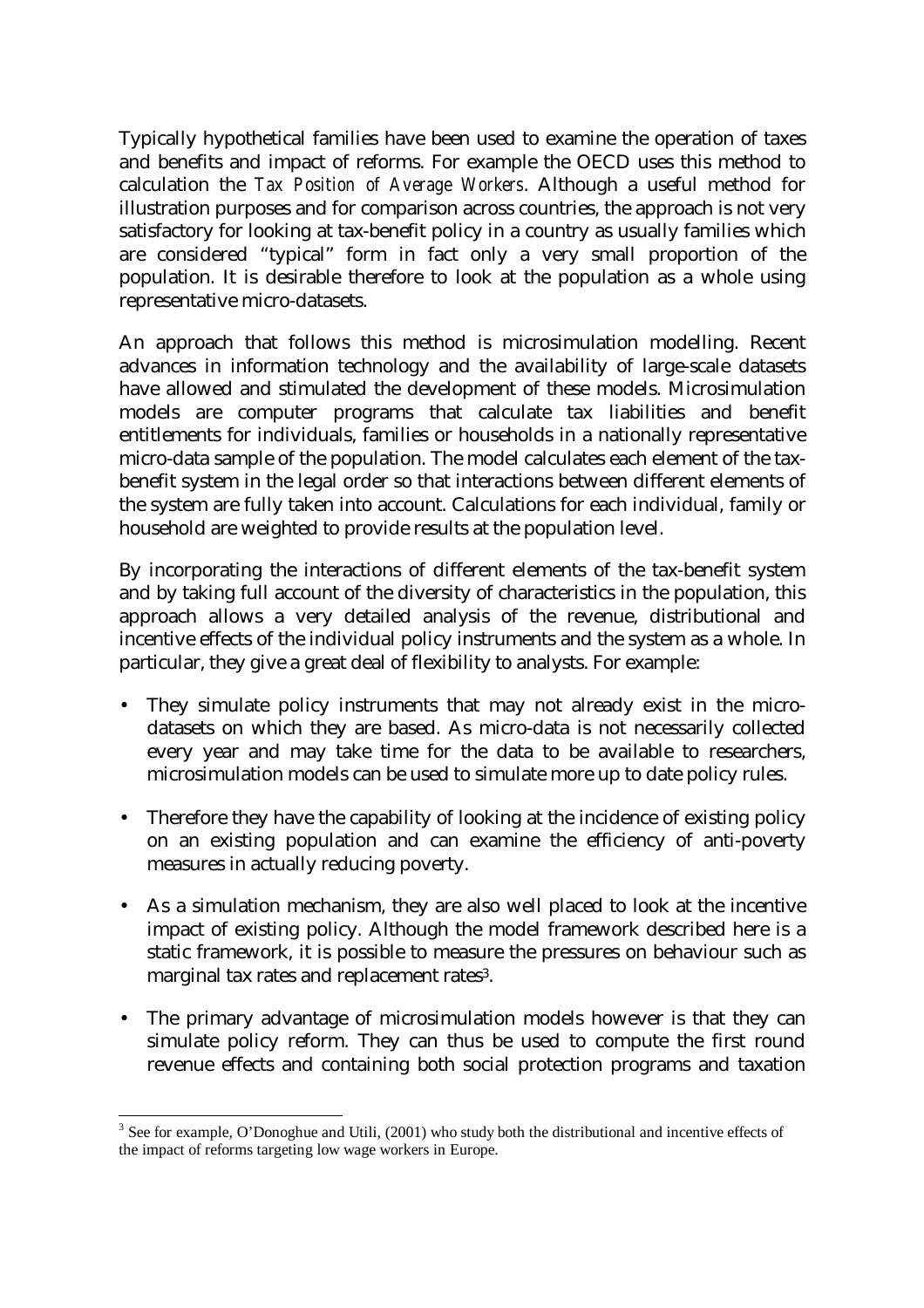instruments, models of this kind can look not only at changes to social policy programs but also examine different methods of financing.

- The first round distribution of resulting winners and losers particularly with reference to particular target populations can also be found.
- Capturing the heterogeneity of government law, they can examine the interaction of different instruments.
- Incorporating micro-data, they can also be used to look at the distributional impact of policy reform. Thus it is possible to see how reforms are incident on households of different incomes, examine horizontal redistribution by focusing on families with children, the elderly or the sick. Exploiting the hierarchical nature of households, they can also focus in gender dimensions by looking at within household sharing and the impact of government policy.
- The user-friendly nature of such models makes them suitable for a variety of uses and users, both governmental and non-governmental, informing the debate of social and economic policy, and making policy decisions more transparent in terms of their impacts on the population.

The use of microsimulation models therefore, can greatly contribute to improved design and efficacy of policies (For example, Atkinson et al., 1999). The models provide a powerful aid to policy design and assessment, allowing users to consider how expenditure aimed at certain targeted groups is to be financed, how social spending is distributed among the population, and how fiscal and social policies impact on the different groups of the population. Thus, working with a microsimulation model, policy designers and analysts can simulate changes in the existing tax-benefit system, performing "what if" experiments and examining their distributional and revenue implications (Redmond, Sutherland and Wilson, 1998). For example Piachaud and Sutherland (2000), recently used a microsimulation model to examine the policies necessary for the UK government to meet its poverty reduction targets.

However the development of microsimulation models is quite a difficult and expensive process. It involves the construction of a software environment to handle the data, policy simulation and output routines, the transformation and matching of existing micro-datasets into definitions and structures required to simulate tax-benefit laws is quite time consuming and the translation of the law itself into a computational framework. The latter is another very large task as instruments are often very complicated with particular exemptions for different classes of individual or income source. Also instruments, having often been developed by different governmental organisations within government may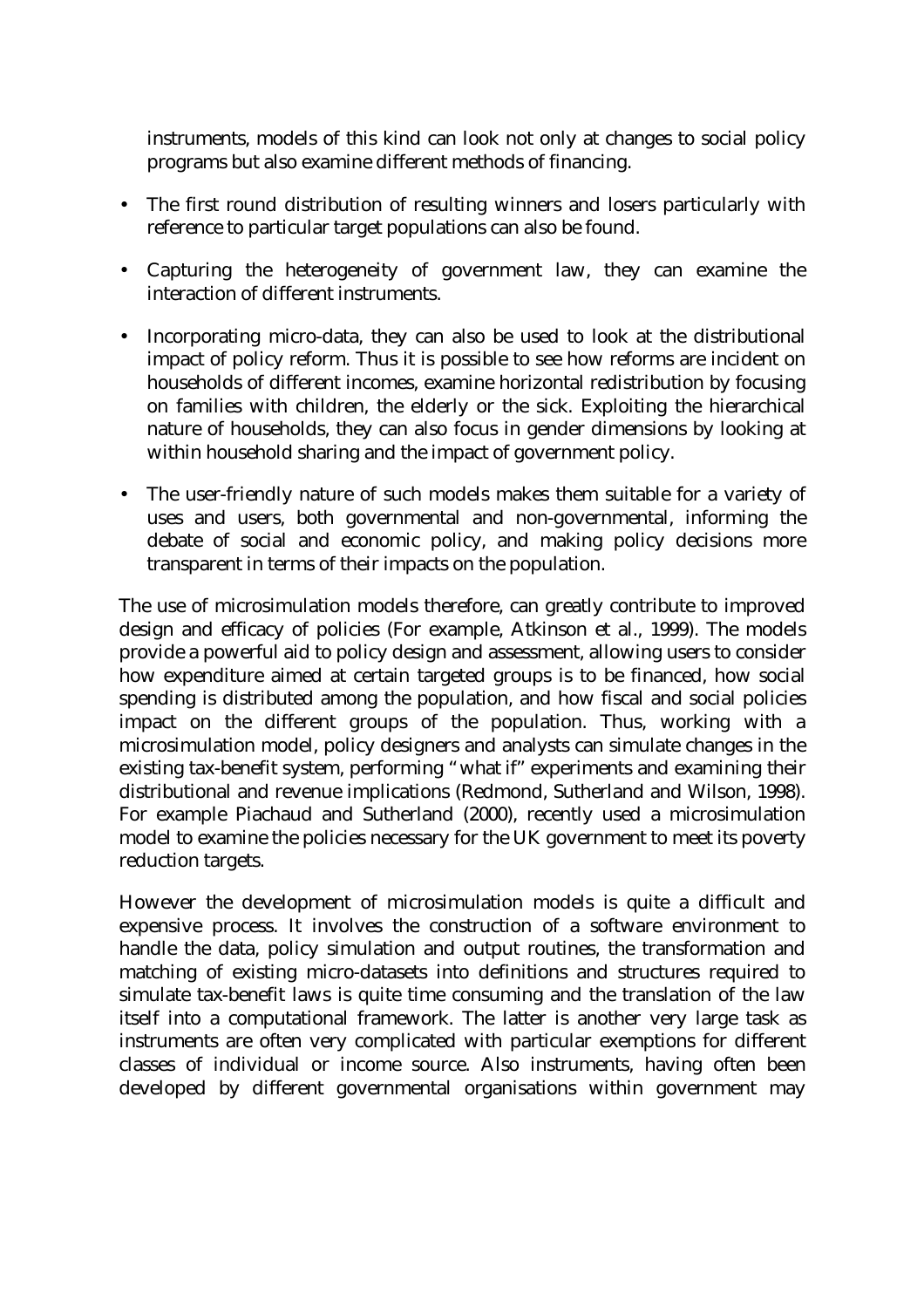follow different logic and interact in peculiar ways.<sup>4</sup> Another important expense is the actual updating of the model. Government policy tends to change year on year and population structures can change too due to the number of unemployed in recessions or through demographic changes. Hence in order for the model to become out of date, efforts need to be made to update the model, both the data and the rules, in regular intervals. As a result of the expense, although a number of Western countries and institutions have utilised this technique, there is still not widespread use in emerging economies. Yet it could be argued that the benefits of these techniques could be relatively more important in emerging countries because of the greater proportions in poverty and because of their poorer public finance positions, greater need is required in the design of effective government policy.

Recently a software framework was developed to construct an integrated taxbenefit microsimulation model, EUROMOD covering all 15 European Union countries. EUROMOD, is a tax-benefit microsimulation model that estimates the effects of changes in social and fiscal policies on measures of personal income and household welfare, capturing the full range of family circumstances without needing to define *typical* or *representative* agents (Immervoll, O'Donoghue and Sutherland, 1999). EUROMOD can simulate tax-benefit instruments such as family benefits, social assistance benefits and other income-tested benefits, social contributions, income taxes, property taxes and indirect taxes (idem). The model has recently been used to carry out an analysis of child poverty and child benefits in Europe (Immervoll, Sutherland and De Vos, 1999)

In order to cut down on the costs of developing parallel models in each country and also importantly to enhance comparability, a software framework was designed which could simulate generalised tax-benefit systems and be easily altered to accommodate particular national specific instruments. As a result it may be possible to utilise this framework to develop model for countries without access to such technologies. In fact this has already been the case in Austria, Greece, Portugal and Spain. Placing different national instruments side by side can be very illustrative when examining their relative strengths and weaknesses. $^5$  Therefore a second distinct advantage is the fact that the integration of a Brazilian tax-benefit model into an existing international model will ultimately permit comparisons to be made between the tax-benefit systems in Brazil and those of other countries. In addition to analysing the impact of entirely new tax-benefit instruments in Brazil, users of the model would benefit from the large library of existing tax-benefit instruments, allowing them to "borrow" policy instruments from other countries and assess the effects they would have if introduced in Brazil. The framework is

l

<sup>4</sup> Ironically one side-effect of using tax-benefit models in a country is to help to streamline the actual tax-benefit code itself as government analysts prefer instruments which they can program more easily.

<sup>5</sup> For example O'Donoghue and Sutherland (1999) the impact of income taxes on families in Europe.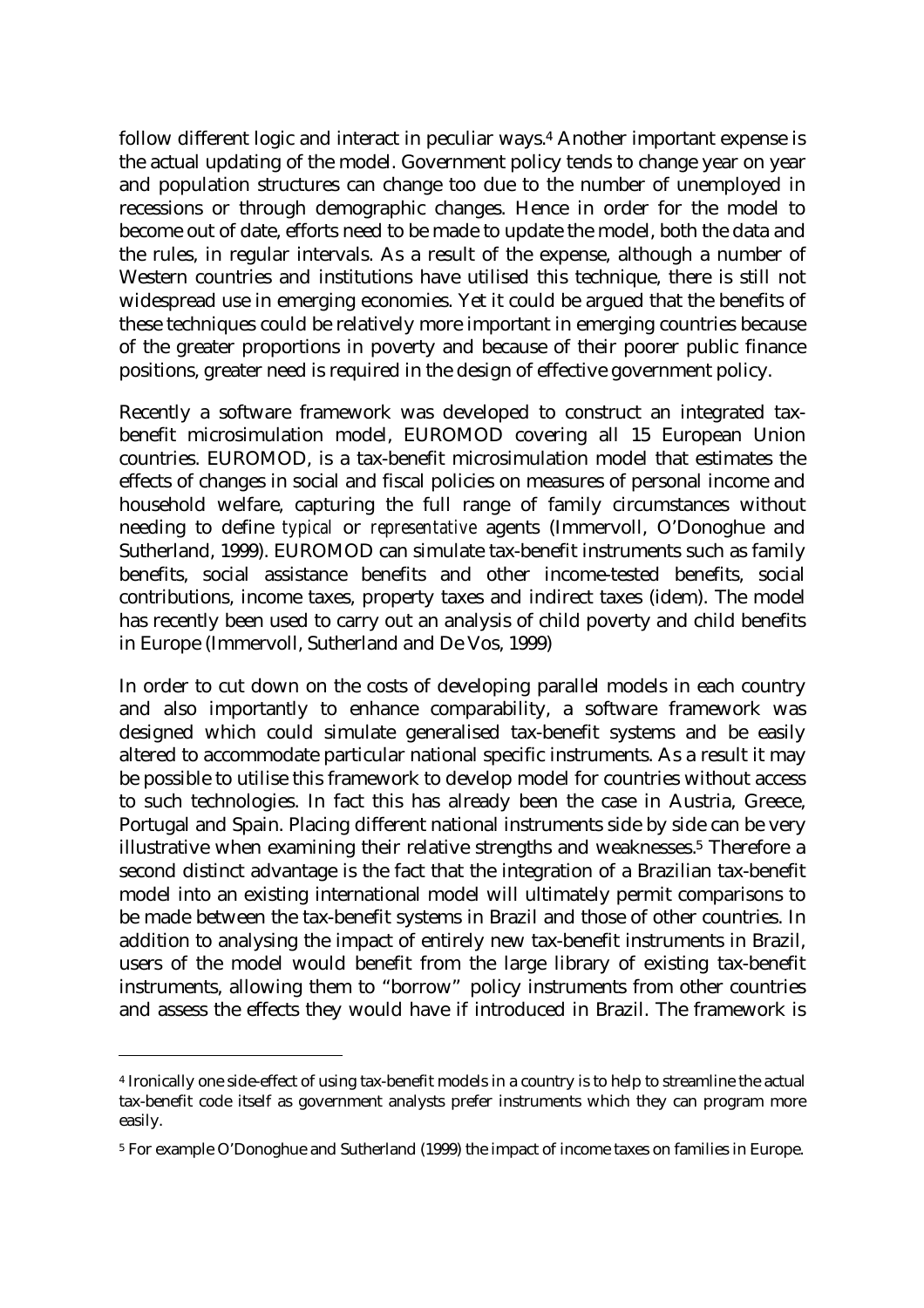described in more detail in section 3 below and readers interested in further information can consult, Immervoll and O'Donoghue, (2000).

One of the issues this paper must consider are the fact that circumstances, systems and data may not necessarily be the same in developed economies where the technique has been utilised and in emerging economies. Atkinson and Bourguignon (1990) carried out a study of the lessons of Tax-Benefit modelling in OECD countries for emerging economies. They found that although often more difficult to implement, simulating tax-benefit systems for these countries should "lead to a comprehensive, powerful and yet simple instrument for the design of an efficient redistribution system adapted to the specificity of developing countries". Focusing on Brazil as a case study, they found that much of the redistribution in the existing Brazilian system in the 1980's relied on instruments that were less important in OECD countries. For example, indirect taxes, subsidies and the provision of targeted non-cash benefits such as public education and subsidised school meals were found to be more important. Instruments more important in OECD systems and often the main instruments in tax-benefit models (personal income taxes, social insurance contributions and pensions), were largely confined to the modern sector in Brazil and thus of less importance to policy makers. Nevertheless they argued that sufficient data existed at the time to simulate many of the Brazilian specific instruments in addition to the "classic" ones. They stressed however that merging of data from different datasets may be necessary for this purpose. As a consequence of recent advances in the analysis of related data-sets (See Deaton, 1998) as well as improvements in the availability of data for less developed countries, the use of tax-benefit modelling techniques needs no longer be limited to countries where such models have been in use for some time.

Atkinson and Bourguignon's paper set the scene for the construction of tax-benefit models for less developed countries. The objective of our study is to go beyond this and actually focus more on the practical issues of constructing a tax-benefit model by reference to the precise rules of the tax-benefit systems and the detail of the available micro-data. This paper attempts to carry out a first assessment of the feasibility of building a comprehensive microsimulation model for Brazil, using this modelling framework as a basis. The following sections present the details of the paper. Section 2 introduces the main features of the modelling framework and discusses how this structure can be used to extend the model to further countries. In section 3, we give an overview of the Brazilian tax-benefit system. Section 4 addresses the question of data access restrictions and other data problems for Brazil. Section 5 describes the modelling strategy to be adopted. Finally, Section 6 concludes the paper.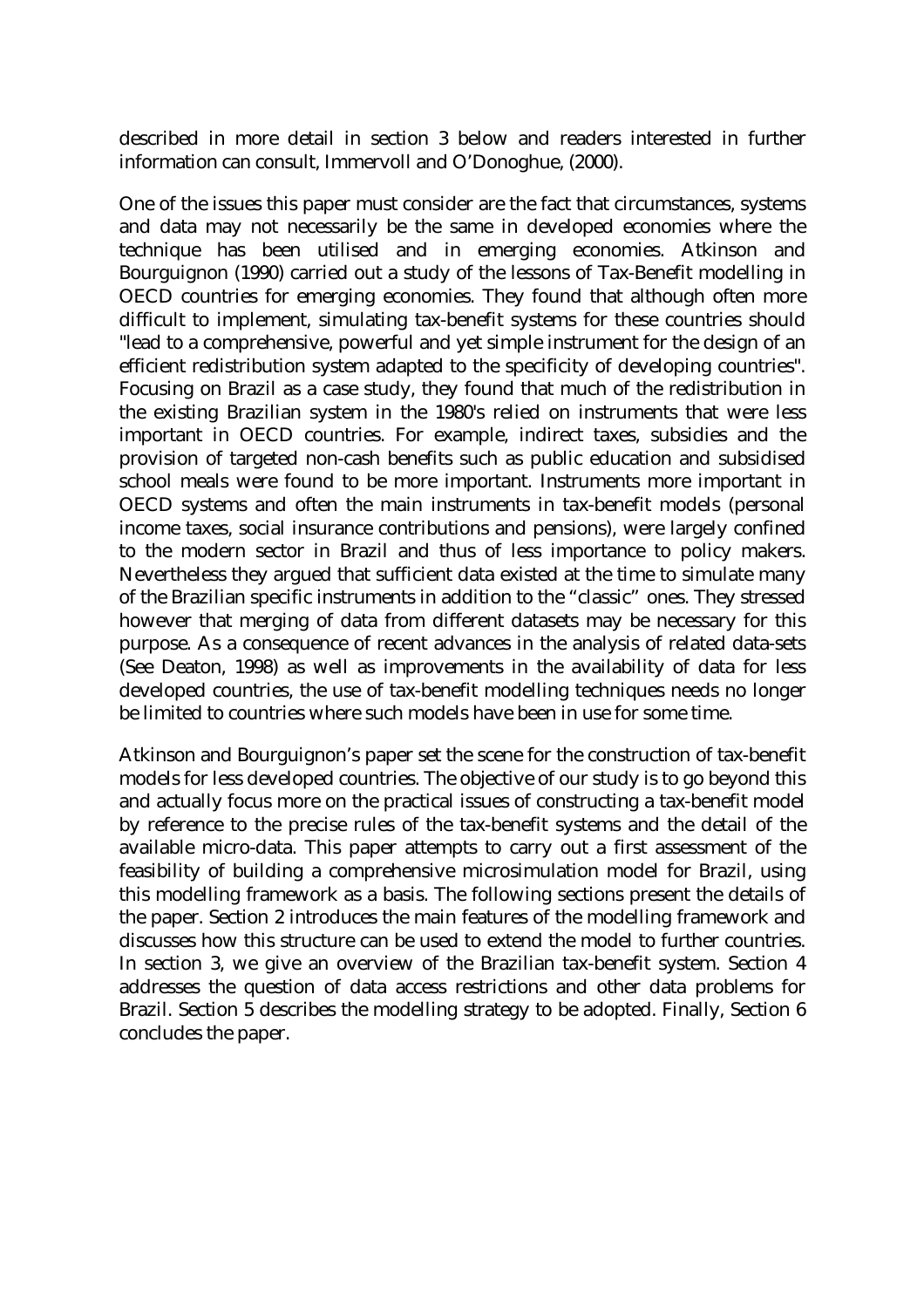## **2. A MULTI-COUNTRY TAX-BENEFIT MODEL**

This section briefly describes the structure and main features of modelling framework. This should also provide a first overview of the steps and elements involved in incorporating new instruments or entire tax-benefit systems into the existing model. It also demonstrates how a tax-benefit model could be constructed for a new country using the existing framework.

This microsimulation framework has been developed within a European Commission sponsored program to create a benefit-tax model for the European Union, EUROMOD. The objective of this model is to simulate taxes and benefits for representative household datasets in each of the 15 member states of the European Union. Currently the model is a static model, in that only first round effects of reforms are measured. Most instruments which depend upon current income in each of the countries are simulated such as income taxes, social contributions, indirect taxes, family benefits and means-tested benefits. Due to limitations of the underlying data, instruments that depend upon contributory histories such as public pensions are not currently modelled in the framework $\rm^6$ . In order to allow for comparability, a single model framework has been developed. The resulting generalised modelling framework for tax-benefit models allows new countries to be added relatively quickly, avoiding the need for programming a new framework whenever a new national model is to be built. As a result use of such a model can significantly reduce costs and the time taken to develop a new tax-benefit model for a country.

The microsimulation framework adopts a hierarchical view of a country's taxbenefit system. In modelling a country's system, it is desirable to match the "real" system's hierarchy as closely as possible so that the logical representation provides a good intuitive equivalent of the original. Since the structure of the framework already has to accommodate many different systems, a suitable "common denominator" had to be found. Figure 1 below shows the hierarchical structure that the framework provides.

Each tax-benefit **system** is made up of individual **policies**. These are elementary collections of tax-benefit instruments. Examples for a policy are Income Tax, Social Insurance Contributions or Social Assistance Benefits. The **policy spine** is a list of policies indicating the sequence by which they are applied in the tax- benefit system. For example, if social insurance contributions are tax deductible, then the entry Social Insurance Contributions would have to appear *before* Income Tax. This is because the model needs the amount of social insurance contributions as a

l

<sup>6</sup> However, the data do provide the amounts of pensions, unemployment payments, etc. In computing the distribution of taxes, benefits and household incomes, these contribution-based instruments are taken into account. Not simulating these instruments only means that one cannot evaluate *changes* to the underlying rules of these instruments.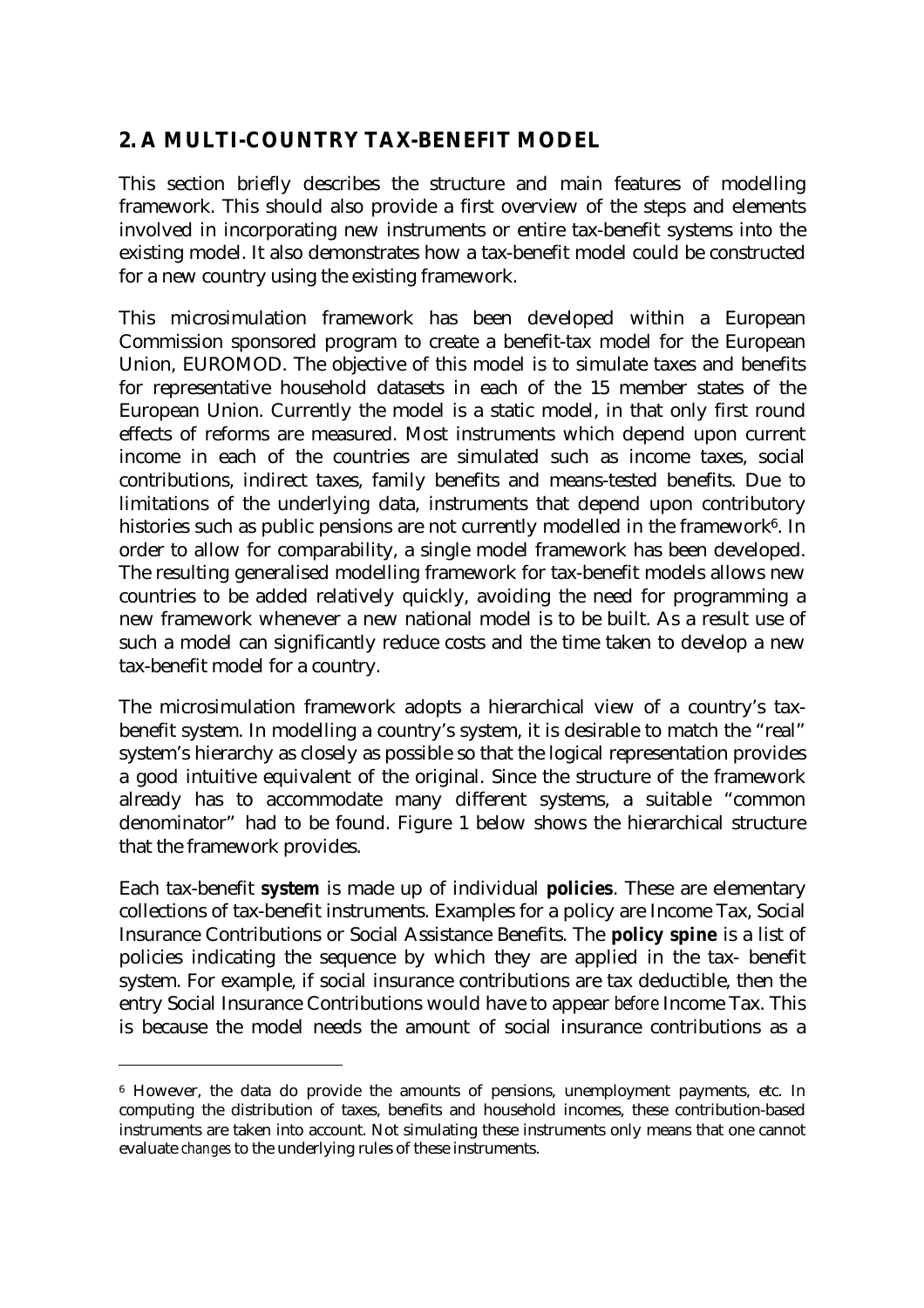prerequisite to calculating income tax; similarly. On the otherhand, if social assistance benefits depend on after tax income, then the entry Social Assistance Benefits would have to appear *after* Income Tax since income tax is a necessary input for calculating social assistance benefits.<sup>7</sup> At the lowest level is the tax-benefit **module**, which performs the calculation of a certain part of the tax or benefit (e.g., a deduction, or applying a rate schedule to a tax base) on each fiscal unit. Only the modules contain actual tax-benefit rules. The other levels of the model are necessary to structure these rules and apply them in the correct sequence.

In a multi-country model, this modular structure means that one has available a large library of existing modules. These can be used as "building-blocks" so that when it is necessary to incorporate a new tax or benefit instrument, it will often not be necessary to program any new tax-benefit rules. Instead, existing modules can be used. They can be re-arranged in any order necessary. A high level of parameterisation ensures that the same modules can be used for a multitude of different purposes. Concepts that the user can change without any need for reprogramming include

- the definition of the fiscal unit (e.g., individual, household, married couple, families with children - including the definition of a "child") which is relevant for the module,
- income concepts (e.g., the definition of taxable income, "means" for a meanstested benefit, etc.) and
- all relevant amounts (such as thresholds, limits, allowances, rates, number of tax bands, etc.) necessary for applying the relevant tax or benefit rule.

In addition to modules that have been designed for a specific purpose in a specific country, the framework also provides a large number of "general" modules that were designed without any single country or specific purpose in mind. These "general" modules provide a high degree of flexibility and can be used for many different purposes. Examples are schedules where the number of rates, etc. is flexible and where the income base to which the schedule is to be applied can be freely defined. There also exist a number of standard deductions, allowances, etc. One of the most powerful set of "general" modules is available for implementing benefit rules. General modules exist for defining eligibility conditions, means and disregards for means-tested benefits, and equivalence scales for determining the benefit amount as a function of characteristics of the fiscal unit (such as age, number of people in the family, number of children, etc.). These modules currently

l

<sup>7</sup> In a few cases, it might be desirable to deviate from a purely linear sequence of policies. If there are optional policies, which the tax payer/benefit recipient can choose from, it would be necessary to simulate all the individual options (e.g., individual or joint taxation) and then apply some rule for choosing between them (e.g., by assuming a decision which would maximise disposable income). In EUROMOD, it is possible to specify such decision rules within the policy spine.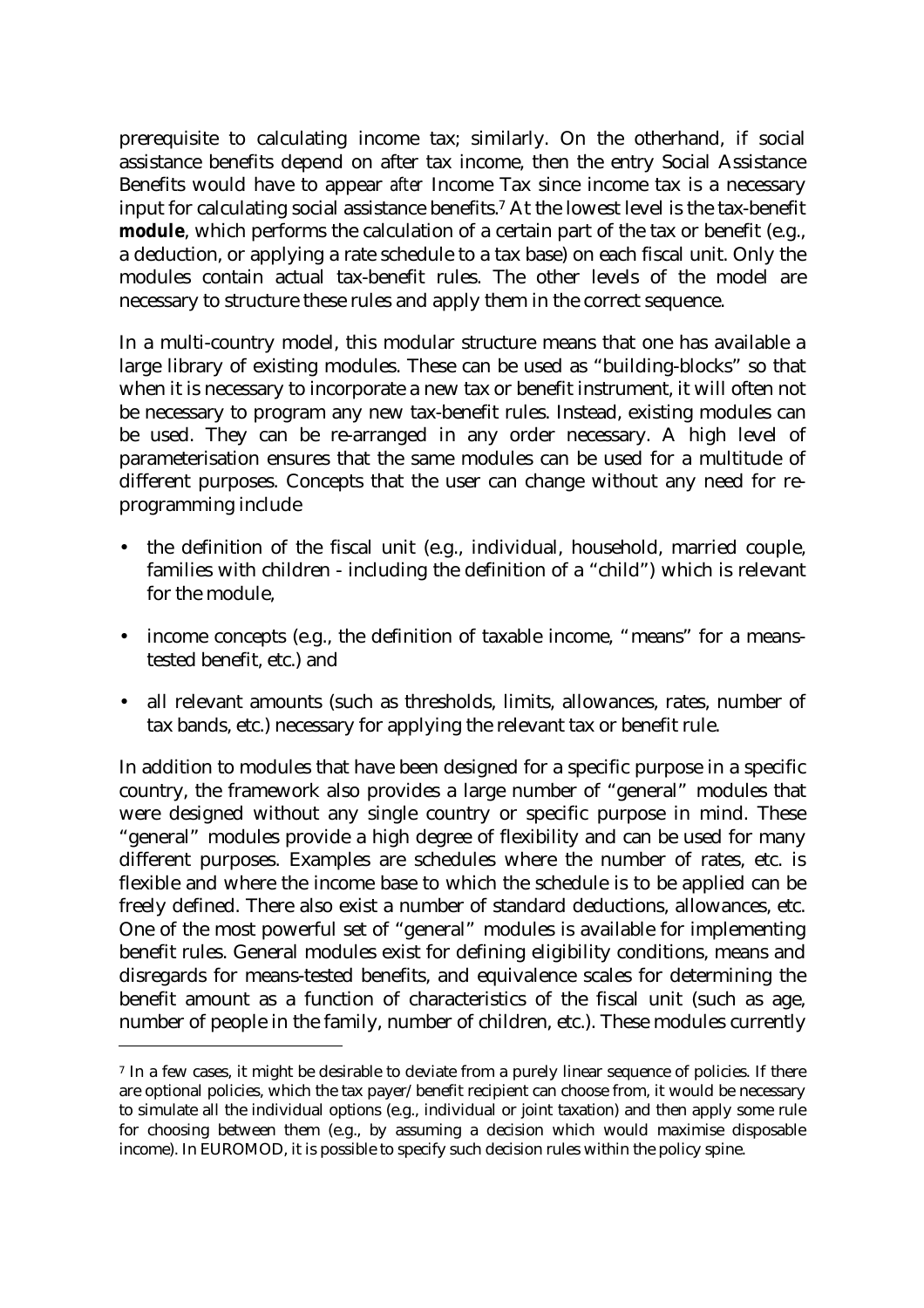provide more than 400 different parameters, which makes them extremely flexible. All these parameters can be specified in spreadsheet-style parameter sheets, which means that in many cases, even very complicated benefits can be implemented without any need for programming. Apart from the considerable amount of time and effort that can be saved by re-using existing building blocks, there is the added advantage that these general modules have already been thoroughly tested. One can therefore be confident that the risk of programming errors is minimal. This means that the user can focus his or her efforts on specifying policy rules and analysing different policy scenarios rather than having to worry about programming technicalities.

For incorporating a new country into the model, the modular structure of the framework offers two distinct advantages. One is that the existence of a framework as well as a large library of existing "building blocks" ensures that modelling resources are used efficiently. One does not have to "re-invent the wheel" when designing a new tax-benefit model for a country. By using the framework, one can rely on a well-tested environment that has already proved to be powerful and flexible enough to accommodate a multitude of different tax-benefit systems. Even though some programming is of course necessary for every newly incorporated tax benefit system, many necessary elements do already exist. Frequently, these would only need to be adapted and, in many cases, changing parameter values of existing modules would be sufficient. The second advantage relates to using the model once the new country has been incorporated. Because of the possibility to use existing tax-benefit building blocks in any other context, it is relatively straightforward to test what effects the introduction of other countries' tax-benefit instruments would have. Since the framework has been used to produce EUROMOD which already covers all 15 EU countries, this opens up very interesting opportunities to test the appropriateness of very diverse tax-benefit instruments and philosophies in that country which is being newly incorporated into the model framework.

Because these "advantages" relate to different phases of the modelling work, it is useful to think of the introduction of a new country into the framework as a twostage approach:

- Use the model framework to build a one-country tax-benefit model.
- Integrate this model with the countries already integrated within the EUROMOD platform.

The main difference between the two is the requirements in terms of micro-data. The first heading clearly requires less stringent requirements in the data. As the model does not have to be recoded when new data are included, the model framework will work regardless of the specification of the data. Thus a national model could be created using purely national specific rules (i.e. not usable by other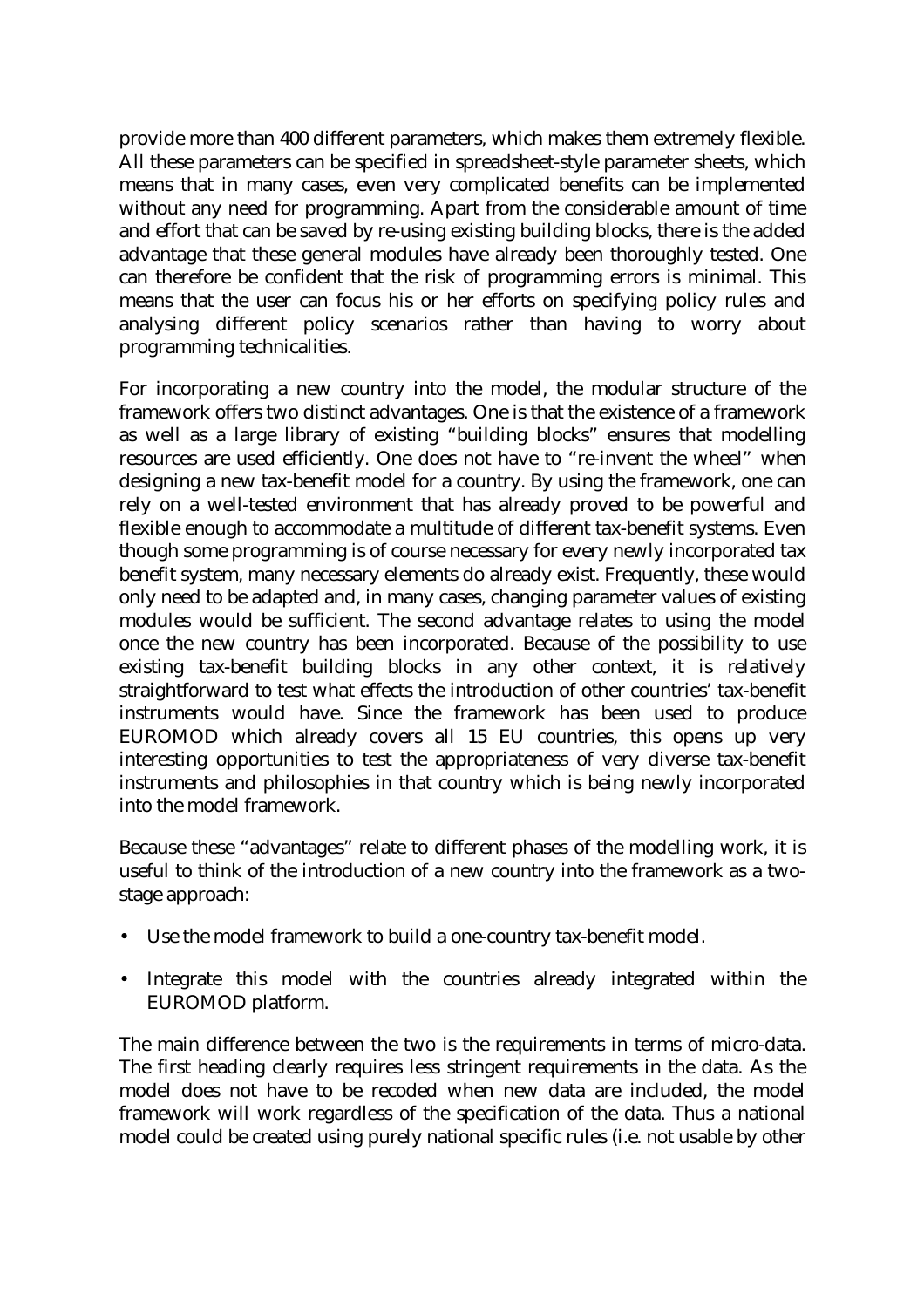countries in the framework) with an existing national dataset. However in order to be able to use the existing library of tax-benefit routines, additional efforts needs to be made to produce a dataset which is comparable with the existing datasets in the model. In particular this means creating a dataset that conforms to a pre-specified definition of approximately 75 core variables.

These data need to be gross variables, that is before taxes or benefits are subtracted. However as it is the case in many countries that data collected in household surveys are net of taxes or benefits, the original gross income may need to be imputed. As we have come across this problem for a number of European countries, we have developed a routine to do this within the framework. (See Hansen et al, 2000 for a description)

Also, it is rare that all necessary variables will be contained within one dataset. For example detailed income and expenditure variables may be contained in different datasets. In this case it is necessary to use a procedure to impute the missing variables in the base dataset using data from the other. In many of the EU countries, expenditure data, missing in the base income survey, were imputed from household budget surveys using a method described in section 4..

Accomplishing these transformations will allow the simulation of tax-benefit reforms in the new country. For full integration in the framework, allowing the tax-benefit system of one country to be compared with another, extra work however is necessary. Firstly it is necessary that the data should be of the same year as the other countries in the comparative analysis. As this may not be the case it may be necessary to uprate the dataset to the required data-year and thus make the datasets comparable. Potential methods include accounting inflation/income growth and reweighting to account for changes in the labour market and demographic structure. As national populations can change for very many different reasons, such as differential inflation and differential growth in different sectors, it is difficult to prescribe a common method for handling uprating. It is often better to use national specific methods. Due to the framework's flexibility these methods can be accommodated without much difficulty.

In addition even if the base datasets are comparable, model outputs may not be. In reality, authorities may not have the full information assumed by the model. This can account for problems such as tax-evasion and benefit take-up problems. In a number of EU countries, tax-evasion is a significant issue. As a result of this effort has been made to try to account for this effect, typically using external information from the fiscal authorities. Currently benefit take-up has been ignored as insufficient basic research has been done across the EU.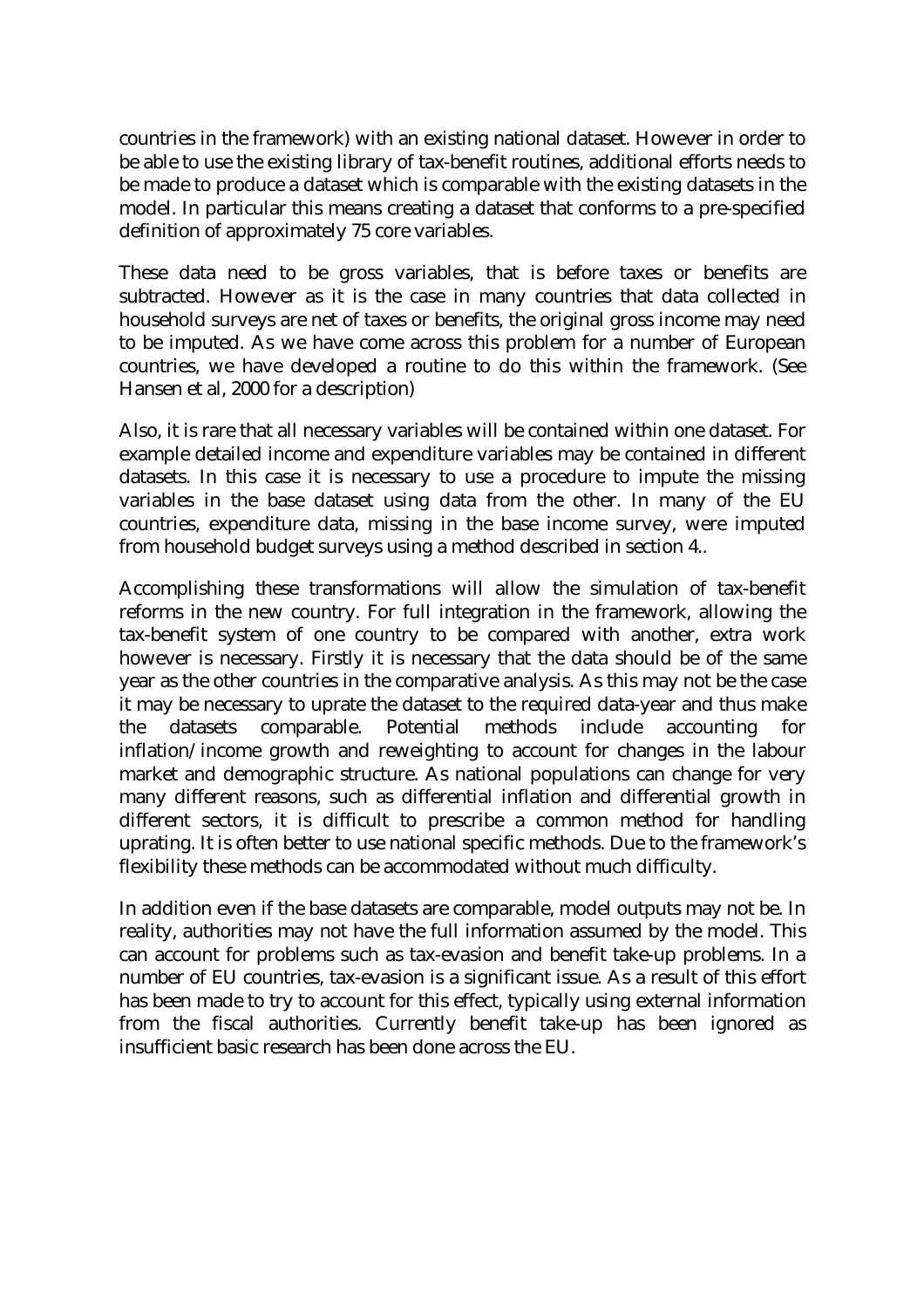# **3. THE BRAZILIAN TAX-BENEFIT SYSTEM**

The Brazilian government sector comprises the federal government, 27 states, over 5,000 municipalities, the federal district and several agencies. In 1998, the total revenue raised from taxes and contributions levied at all levels of government amounted to 29,8 percent of gross domestic product, distributed by level of government in Table 1. Key Features of the tax and benefit system are presented in the remainder of this section.

### **3.1. The Tax System**

The current tax system was introduced by the 1988 Constitution. In contrast to the previous one, it involves a major redistribution of revenue among the three levels of government (federal, state and municipalities). The power to tax is distributed as follows. The federal government keeps the taxes on income, manufactured products, imports and exports, financial, insurance and exchange transactions and rural land. State retain taxes on the circulation of goods, transportation and communication services, inheritance and gifts and vehicle ownership. Finally, municipalities levy taxes on general services, urban building and land, *inter vivo* transfer of real state, and retail sales of liquid and gaseous fuels.

A major characteristic of the Brazilian tax system is the fact that indirect taxes constitute the main source of tax revenue, amounting to more than 50 percent of the total, which in 1999 was about 30 percent of gross domestic product. Also, despite the great number of taxes (over 60 different types of taxes), tax revenue is concentrated on a few of them (Giambiagi and Além, 1999). About a quarter of total revenue comes from a single tax, the ICMS (tax on the circulation of goods and transportation and communication services). The five major taxes [ICMS, IPI (tax on manufactured products), Cofins (contribution to the financing of social security, which is a payroll tax), income tax and individual social contribution], correspond to about three-quarters of total tax revenue. Table 4 gives an overview of the distribution of total revenue by type of tax and contribution.

#### *3.1.1. Income tax*

Personal income tax has only a minor role in the financing of government expenditures in Brazil, accounting, in 1998, for less than 10 percent of total tax revenue and comprising about 38.4 percent of total income tax receipts.

The income tax base is defined as the difference between gross personal income received in the calendar year and total tax reliefs. Gross income corresponds to earned incomes in general, including:

- Labour income
- Rental income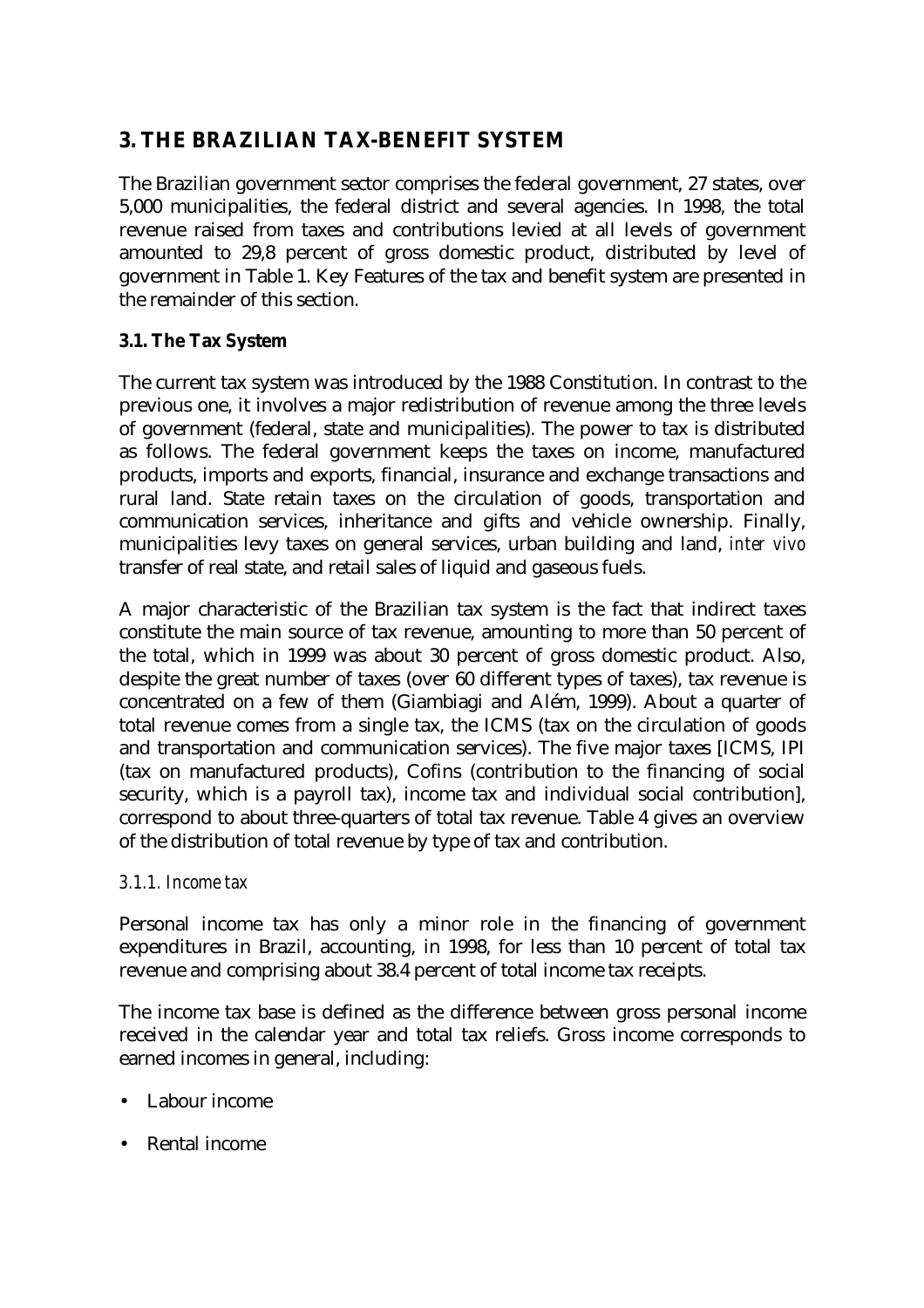- Pensions
- Farming income

Income from stock exchange transactions, called variable income, and from the sale of non-financial assets (for example, real state), called capital gains, are treated separately, being taxed at the moment the transaction is made. The return on financial assets and shares in corporate profits and dividends are also taxed separately at the time of their realisation. Wages are also subject to taxation at source. In the annual tax report, the annualised amount is deducted from the total tax liability. Additionally, Brazil has the peculiarity that all employed individuals receive the so-called thirteenth wage (*décimo-terceiro salário*), which is a legal benefit taxable exclusively at source. Some forms of income such returns on savings, disability benefits and charitable contributions are tax-free or exempted.

The main tax reliefs built into the Brazilian income tax system are the following:

- Amount for each dependent person
- Social insurance contributions
- Private insurance contribution
- Educational expenses
- Medical expenses
- Maintenance payments

Dependent persons are defined as those who have a dependency relation to the taxpayer, including: spouse, children aged less than 21years old, parents and grandparents with earnings less than a pre-specified threshold, and underage individuals whom the tax payer is the guardian. A standard deduction is applied for each dependent person.

Social and private insurance contributions, educational expenses and alimony are fully deducted from gross income, while an annual pre-determined upper limit applies to educational expenses. There also are deductions related to contributions made to charitable foundations and to cultural projects.

Individuals may choose to file either a simplified form or a complete form. In the first case, a standard deduction already built into the tax form is applied. The objective is to simplify tax reporting for most taxpayers who have only a limited amount of deductions. In the complete form, individuals have to report all deductible payments.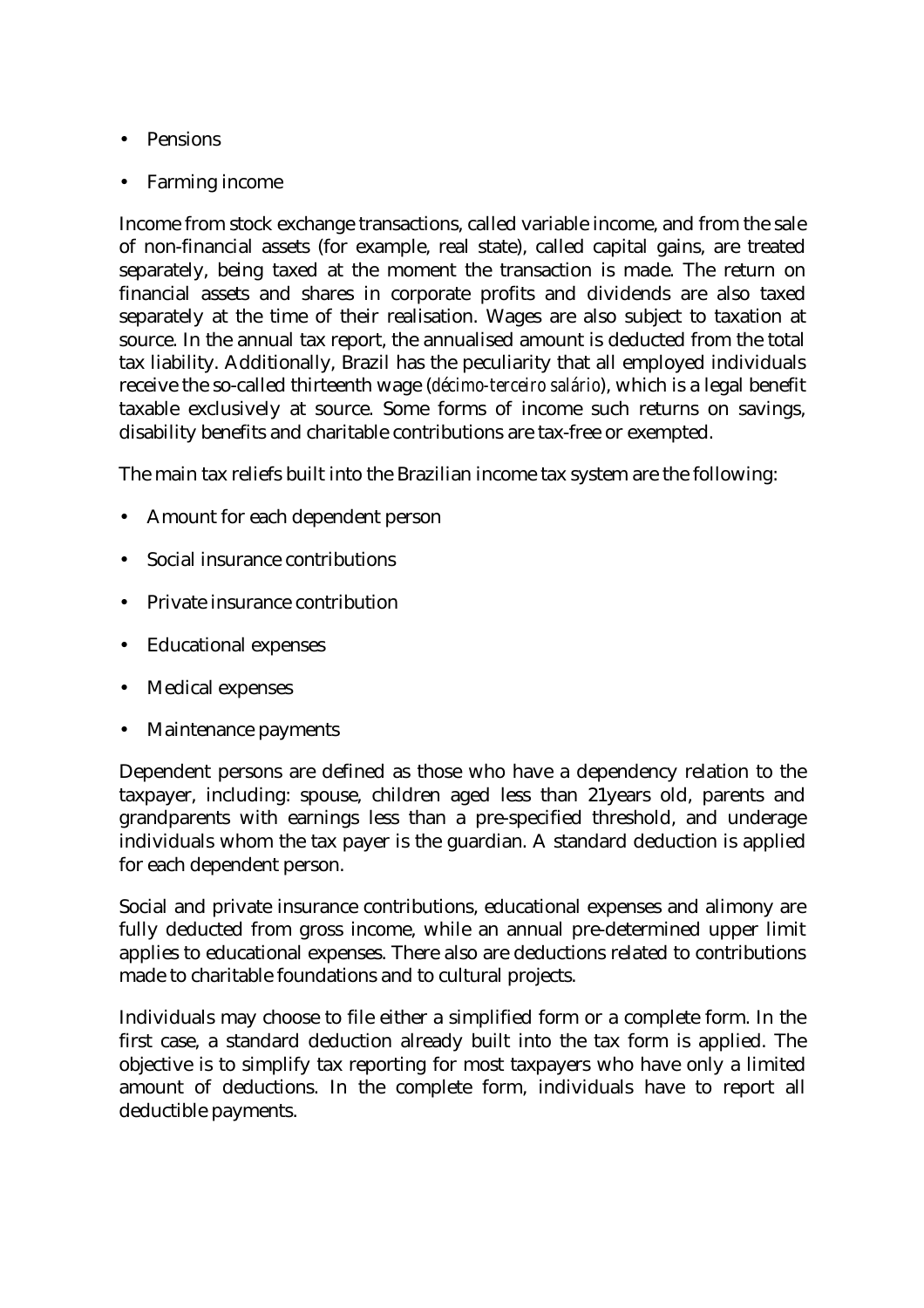The family circumstances of the individuals may affect the way they file the tax report. Married couples may jointly file the tax form or do so separately. In the case of separate filing, the common assets are divided equally between the couple. The income earned by underage individuals may be reported individually or together with one of their parents.

Personal monthly income is taxed according to the rate schedule shown in table 2 below, while The distribution of total tax payers by income class for 1998 is given in table 3.

#### *3.1.2. Indirect taxes*

Taxes on goods and services in Brazil are levied at the federal, state and municipal level, and constitute the main source of government revenue. They are:

- Tax on services (ISS): levied at the municipal level;
- Tax on the circulation of goods and transportation and communication services (ICMS): levied at the state level;
- Tax on manufactured products (IPI), tax on exports, tax on imports, and tax on financial transactions (IOF): levied at the federal level.

Of the indirect taxes, the ICMS and the IPI are by far the most important financially, accounting for the bulk of indirect tax receipts. The ICMS is a general sales tax which applies the value-added technique and is imposed on the transfer of goods at all stages of production and distribution including retail. The federal government, which establishes the rates to be charged on interstate and on export transactions and sets maximum and minimum rates on internal transactions regulate it. The IPI is also of the value-added type and is levied on sales by manufacturers only.

#### 3.1.3. Other taxes

Individuals also pay several other taxes at all levels of government. The most important are:

- Tax on the ownership of urban real state (IPTU): levied at the municipal level;
- Tax on the ownership of motor vehicles (IPVA): levied at the state level;
- Tax on fuel and tax on the ownership of rural state (ITR): levied at the federal level.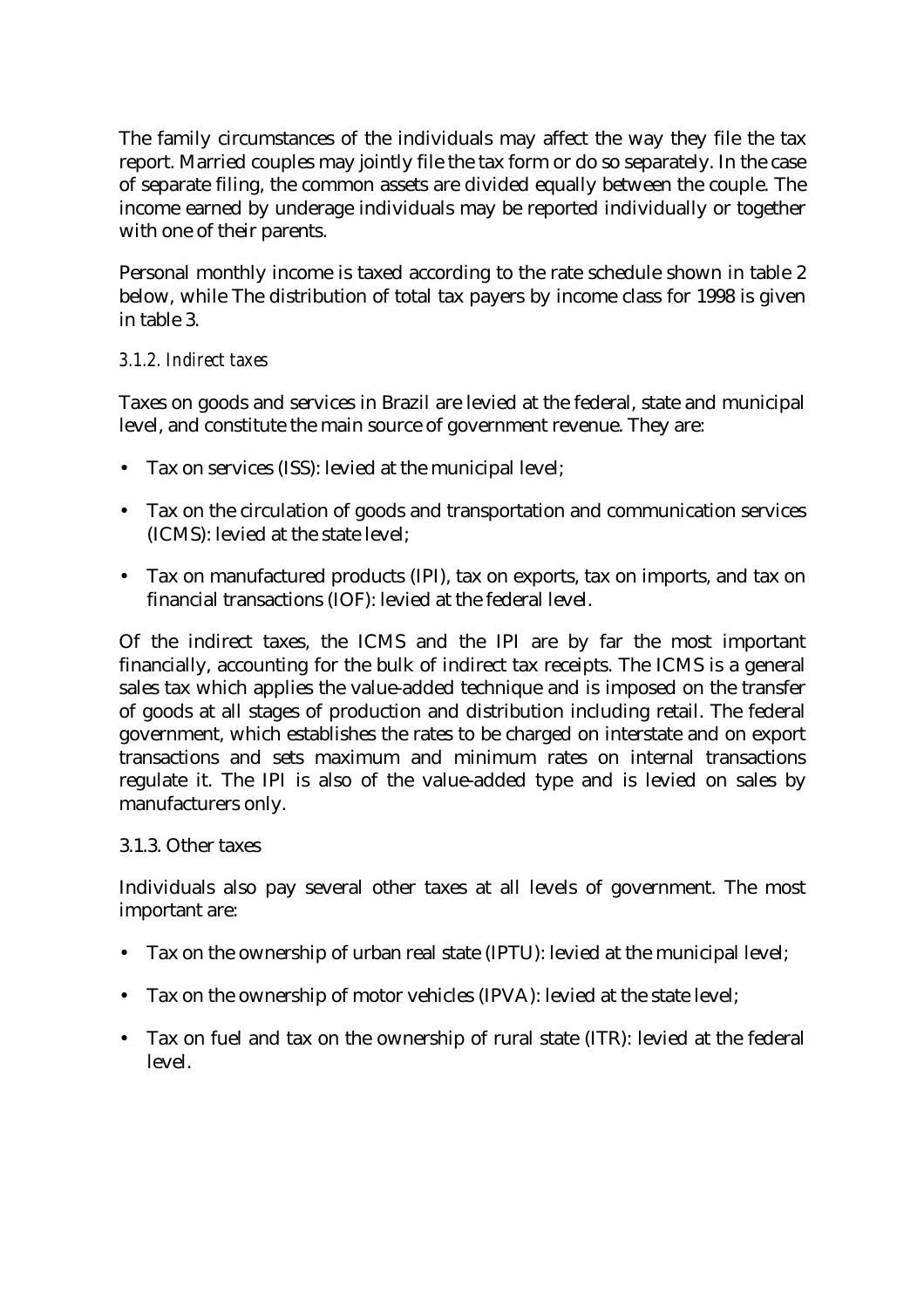There also are some forms of compulsory payments called contributions, targeted to the financing of the social security system (in addition to the social security contributions), all levied by the federal government. The most significant are:

- Contribution on banking transactions (CPMF): falling on all banking transactions made by individuals and firms;
- Contribution to the financing of the social security system (Cofins), PIS/PASEP, Social contribution on net profits (CSLL): these work like payroll taxes on firms.

### **3.2. THE SOCIAL SECURITY SYSTEM**

l

The social insurance system in Brazil is a pay-as-you-go scheme that covers civil servants (at the federal, state and municipal levels, representing 4.7 percent of total insured individuals) and workers in the private sector (amounting to 95.3 percent of total insured individuals). Its main goals are: (I) to secure maintenance income to those out of work due to old age, invalidity, retirement or due to the death of the head of the family; (ii) to complement family income.

In addition to the social contributions, the system is financed by payroll and earmarked social taxes. Brazilians compulsorily contribute to the social security system according to their occupational status and their income. There are two main groups of contributors:

- Employed workers (including domestic and temporary workers): Contributions are calculated as a percentage of their wages following a rate schedule. The rates vary with income classes.
- Self-employed workers and employers: Contribution levels are defined by a pre-determined schedule, with the amount of contributions being calculated based on number of months of contribution, not on individual income.

On the other hand, there is a multitude of benefits built into the Brazilian social security system. In 1998, the total number of benefits offered was 95<sup>8</sup>. They amounted to about 10% of gross domestic product and about half of total public social expenditure.

Pensions constitute the most important benefit, accounting in 1998 for 84.6 percent of total benefits offered (corresponding to 8.2 percent of gross domestic product) . In fact, there are several types of pensions, divided in three main general classes, related to length of service, old age and invalidity, respectively. In addition, there exist benefits also called pensions that are paid to the insured person's dependants in the case of their death. Table 5 below gives the distribution of the main social

<sup>8</sup> Actually, by 1998 some of the benefits had already been abolished due to reforms of the system. However, they continued to be paid to those already receiving them prior to the reforms.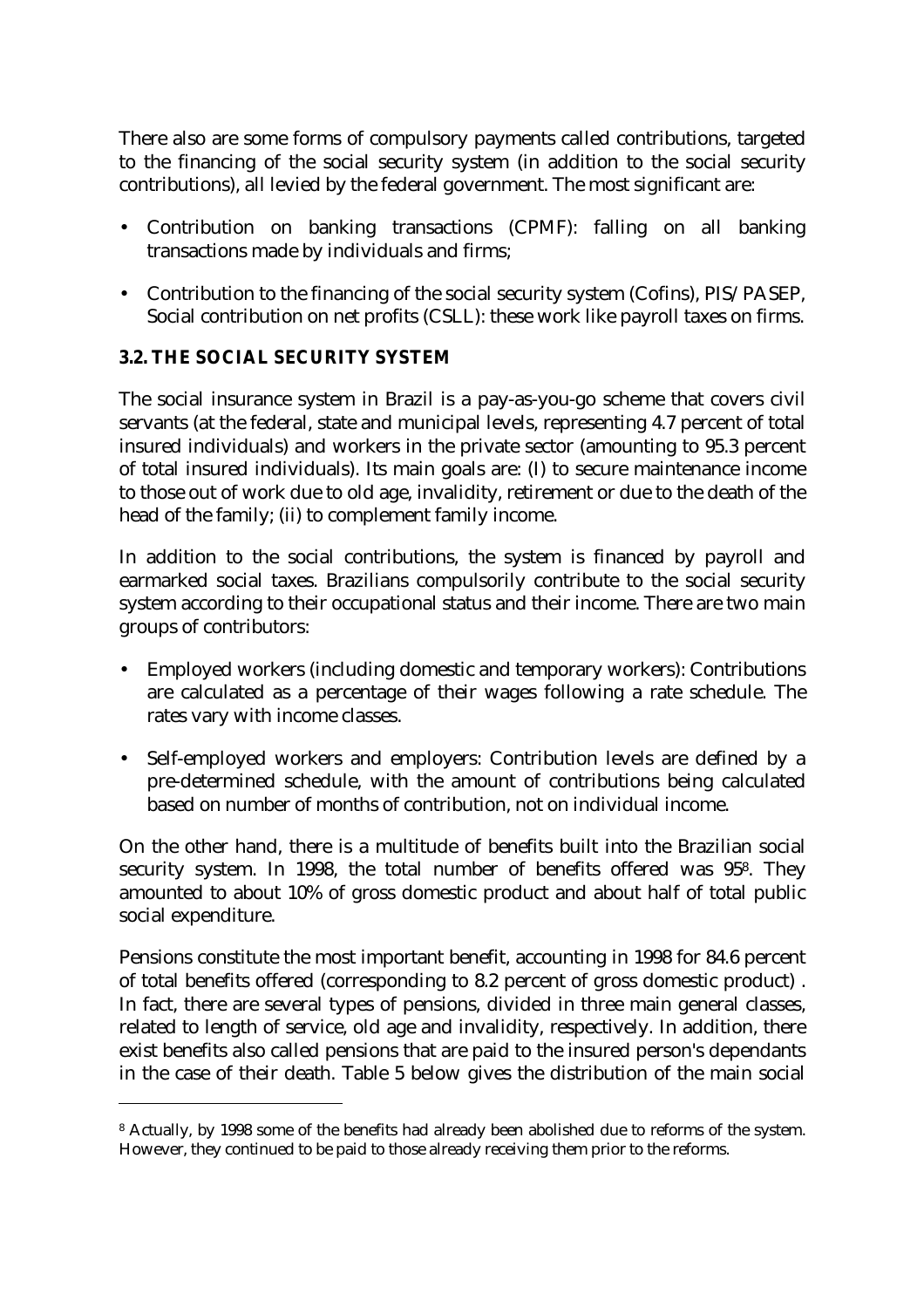benefits as percentage of total social benefit expenditure and as percentage of total quantity of benefits offered.

Two other major benefits are the unemployment benefit and the *thirteenth wage* (annual wage bonus) which are not paid through the social security system. The unemployment benefit, which in 1997 benefited 4.3 million people, is paid through the Ministry for Labour, while the *thirteenth wage*, which in 1997 was received by about 5.8 million individuals, is paid to all formal workers and to those receiving pensions by the employers.

#### **3.3. THE BRAZILIAN TAX-BENEFIT SPINE**

Brazil's tax-benefit system can be summarised in the form of a "policy spine", as presented in table 6 below. By following the spine from the top to the bottom and applying the instruments in this order, the "original" or "market" income is transformed to "final" or "disposable" income. The spine shows a list of taxes, benefits and other instruments that constitute the system's policy parameters. Also, the unit of analysis (individual, family and household) and the data requirements for the calculation of each element of the tax-benefit system are specified.<sup>9</sup> The policy spine summarises the Brazilian tax-benefit system and serves as the basis for the assessment of the modelling feasibility that will be carried out in the next section. In addition it also includes a number of operations necessary to impute missing data such as the number of months of contributions for self-employed or consumption expenditures for all households. The spine also details whether tax or benefit amounts relating to a certain instrument are to be simulated or whether they will be taken from the data. As discussed earlier, the most important instruments to be simulated are those which depend on current income, so that the full impact of policy changes, including interdependencies between instruments, can be taken into account. Some instruments although clearly important in terms of policy reform considerations, are beyond the scope of a static model. Examples include the simulation of pensions that depend on previous contribution histories and require dynamic models that simulate longitudinal processes.

## **4. DATA REQUIREMENT AND ACCESS RESTRICTIONS**

The microdata sample of the population constitutes the principal input of a microsimulation model. To perform a comprehensive analysis of the impacts of tax-benefit regimes requires detailed information on the characteristics of households.

l

<sup>&</sup>lt;sup>9</sup> Data requirement are presented at the individual level, unless otherwise noted.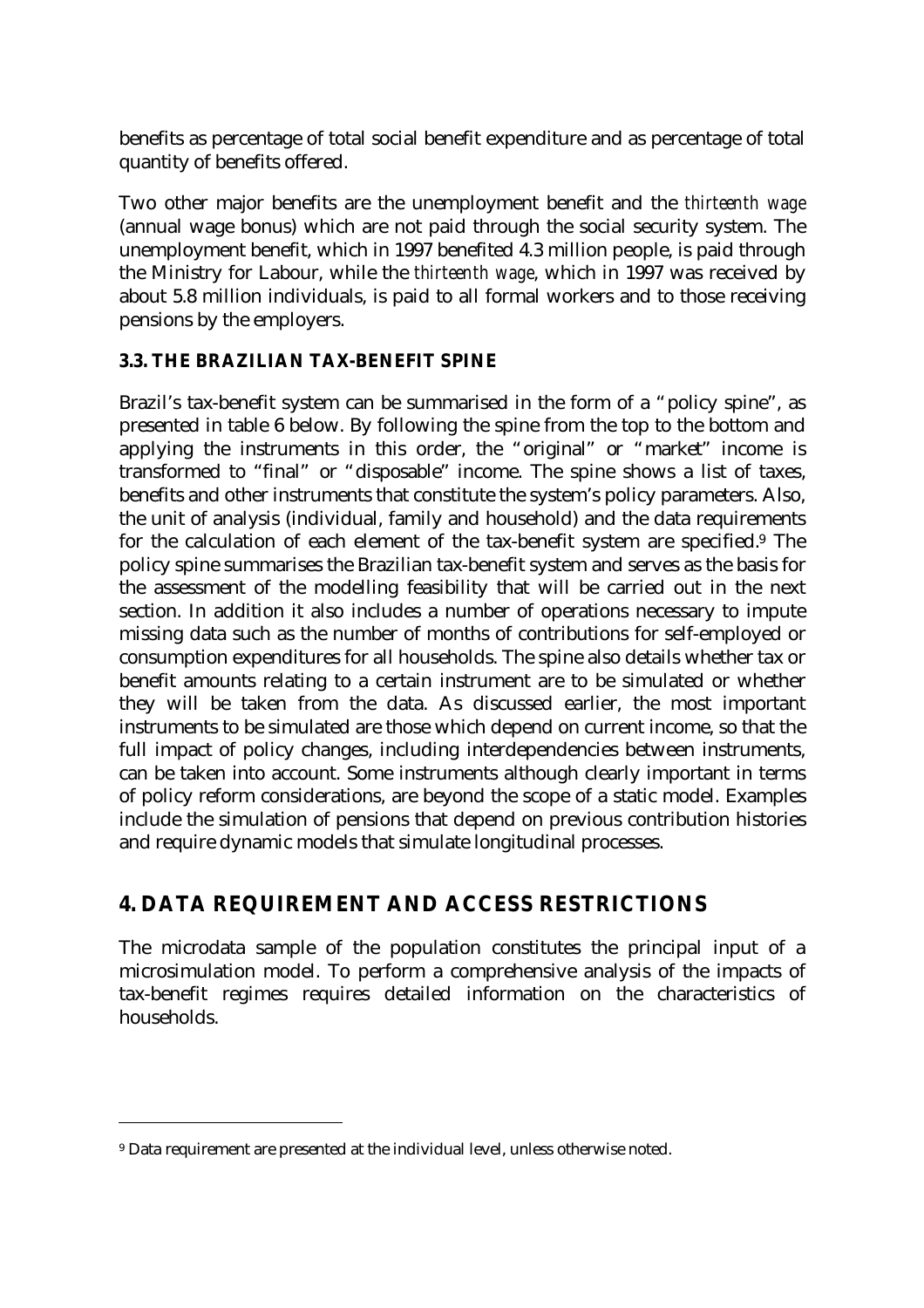#### **4.1. The Input Dataset**

l

In Brazil, the main microdata source of demographic and socio-economic household characteristics is the *Pesquisa Nacional por Amostra de Domicílios* (PNAD), a rural-and-urban survey covering all Brazilian regions with the exception of the North region's rural area. PNAD's sample size is quite large, including more than 100,000 households and more than 300,000 individuals. The latest PNAD survey was carried out in1998. However, PNAD does not contain expenditure data.

Information for family expenditure is available in three separate surveys: the *Estudo Nacional da Despesa Familia* (ENDEF) 1974, the *Pesquisa de Orçamentos Familiares* (POF) 1987/8810 and the *Pesquisa sobre Padrões de Vida* (PPV) 1996/97. The ENDEF covers a total of about 55,000 families and is the only expenditure survey carried out at the national level so far. The ENDEF's main drawback is that since 1974 the consumption patterns of Brazilian families have changed considerably. The POF is Brazil's main expenditure survey, usually carried out in intervals of ten years. Its sample size is 16,000 households. However, it covers only Brazil's metropolitan areas. The PPV is Brazil's most recent expenditure survey, following the World Bank's *Living Standard Measurement Survey* format. It covers the urban and rural areas of the Northeast and Southeast regions only, having a sample size of 5,000 households.

Other datasets that can serve as complementary sources are the national accounts, the population census and the *Pesquisa Mensal de Emprego* (PME). The monthly PME surveys households in only six metropolitan areas and is basically concerned with information on labour force and employment condition.

The tax-benefit spine presented in the previous section shows the data needed to perform simulations of the Brazilian tax-benefit system. Table 7 in the appendix below assesses the availability of those data for Brazil. Detailed income information is an essential input for microsimulation analysis. For Brazil, the PNAD contains information about individual, family and household monthly earnings. Personal income is given both for each type of earnings and in aggregated form. Total income is divided in labour income and non-labour income. The first includes earnings in cash and in-kind. The latter comprises earnings from: (i) pension, (ii) rent, (iii) gifts, and (iv)interest on savings and other investments, dividends and other incomes. Individuals are asked if they receive a number of specific benefits (namely, housing benefit, food benefit, transport benefit, education benefit and health benefit), but there is no information about their values. As Ferreira, Lanjouw and Neri (1999) observe, the only logical place

<sup>10</sup> There is a more recent POF release, for 1995/96. However, technical problems with the survey resulted in the microdata not being publicly released as yet by the Instituto Brasileiro de Geografia e Estatística (IBGE), the federal government agency for national statistics responsible for the household surveys.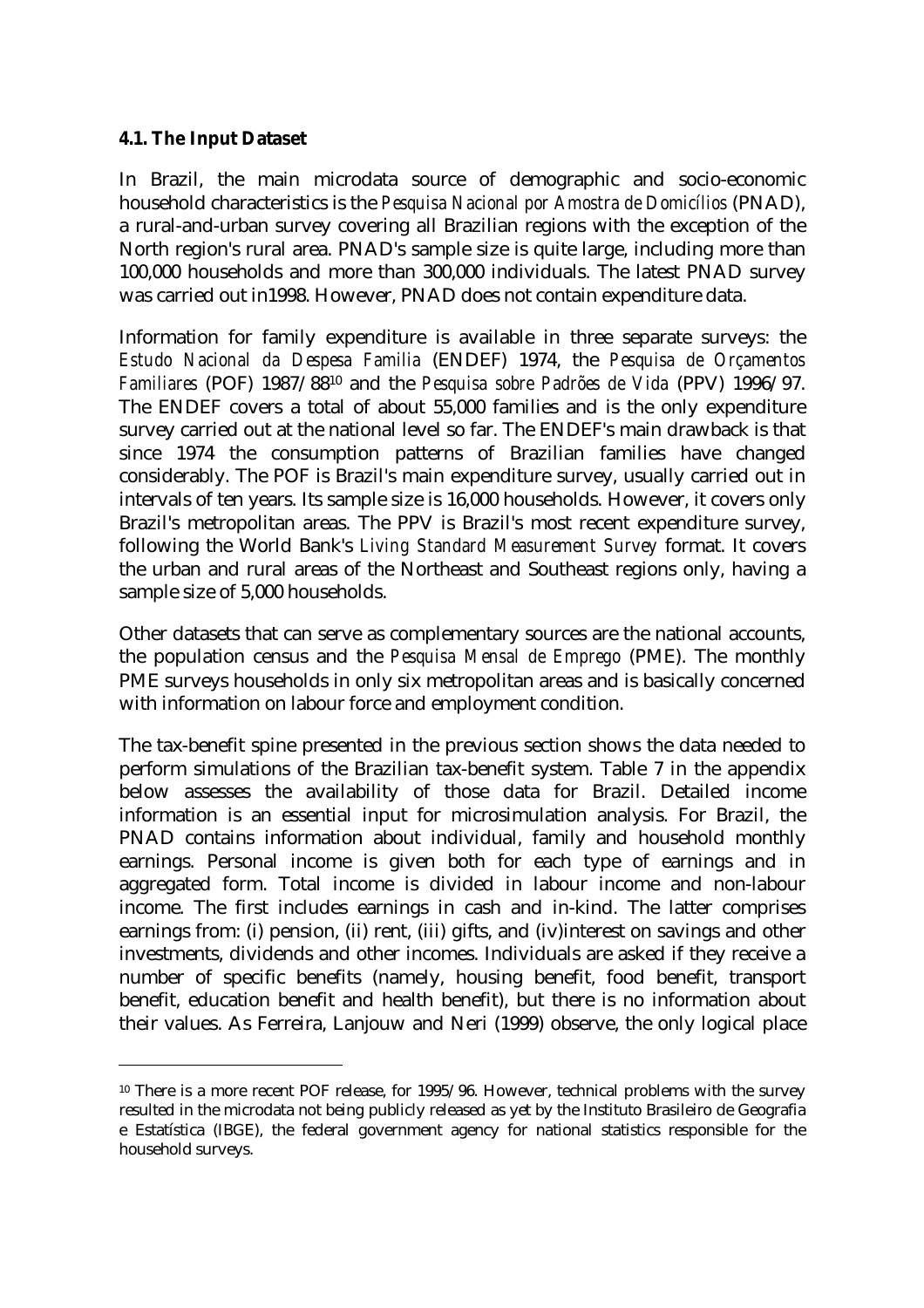they may be included is in the item "interest from savings accounts or other investments, dividends and other incomes". Also, there is no specific information on other social benefits that individuals may receive. Some are actually paid together with monthly wages, so that it is usual to report as labour income, all income paid jointly with wages. But from the PNAD data it is not possible to be sure if any other benefit received by individuals are included in "other incomes".<sup>11</sup>

Therefore as benefits are aggregated within other incomes, some effort will be necessary to reach the required level of disaggregation. For example, any variable, which is simulated, like say Unemployment Benefits, will have to be separated from non-simulated incomes Otherwise there will be double counting of incomes when summing up all income sources.

Given the available sources of microdata, the most sensible choice for constructing a microsimulation model for Brazil is to use the PNAD 1998 as the main source of demographic and socio-economic data, and the POF 1987/88 for expenditure data. The ENDEF is too old to be relied on, while the PPV and other datasets may be used for specific data imputation exercises.

#### **4.2. Merging Datasets**

l

In order to simulate instruments that depend upon income such as personal income taxes and income related benefits, together with instruments that depend upon expenditures such as indirect taxes and subsidies, it will be necessary to merge data from different data sources. The most appropriate sources of data in Brazil are the POF dataset for expenditure data and the PNAD dataset for incomes and social-economic information. There are a number of potential methods that can be used for this purpose. On one hand, regression methods can be used, where regressions of consumption are estimated in one dataset, on variables common to both datasets and then imputed in the other. An alternative method which employs statistical matching, finds using multivariate methods households which are most similar to each other and then assigns the consumption from the household in the expenditure survey to the socio-economic information in the income survey. The latter technique has been used by Taylor et al., (2000) to link expenditure information with income information using UK household datasets and has the advantage of being able to retain the level of inter household

<sup>&</sup>lt;sup>11</sup> The absence of such data suggests that incomes are underestimated in the PNAD, specially for those in the urban informal sector and in the rural sector. The reason is that "the urban selfemployed or farmers working their own or rented land (i.e. all agricultural non-wage workers) ... do earn a living from a number of different sources, many of them in kind and in benefits, and are likely to benefit from questions which specifically remind them of all their sources of income, helps them value in kind and benefit incomes, and helps distinguish between consumption and investment expenditures"(Ferreira, Lanjouw and Neri, 1999). However, data from the POF and the PPV may be used to impute benefit receipts.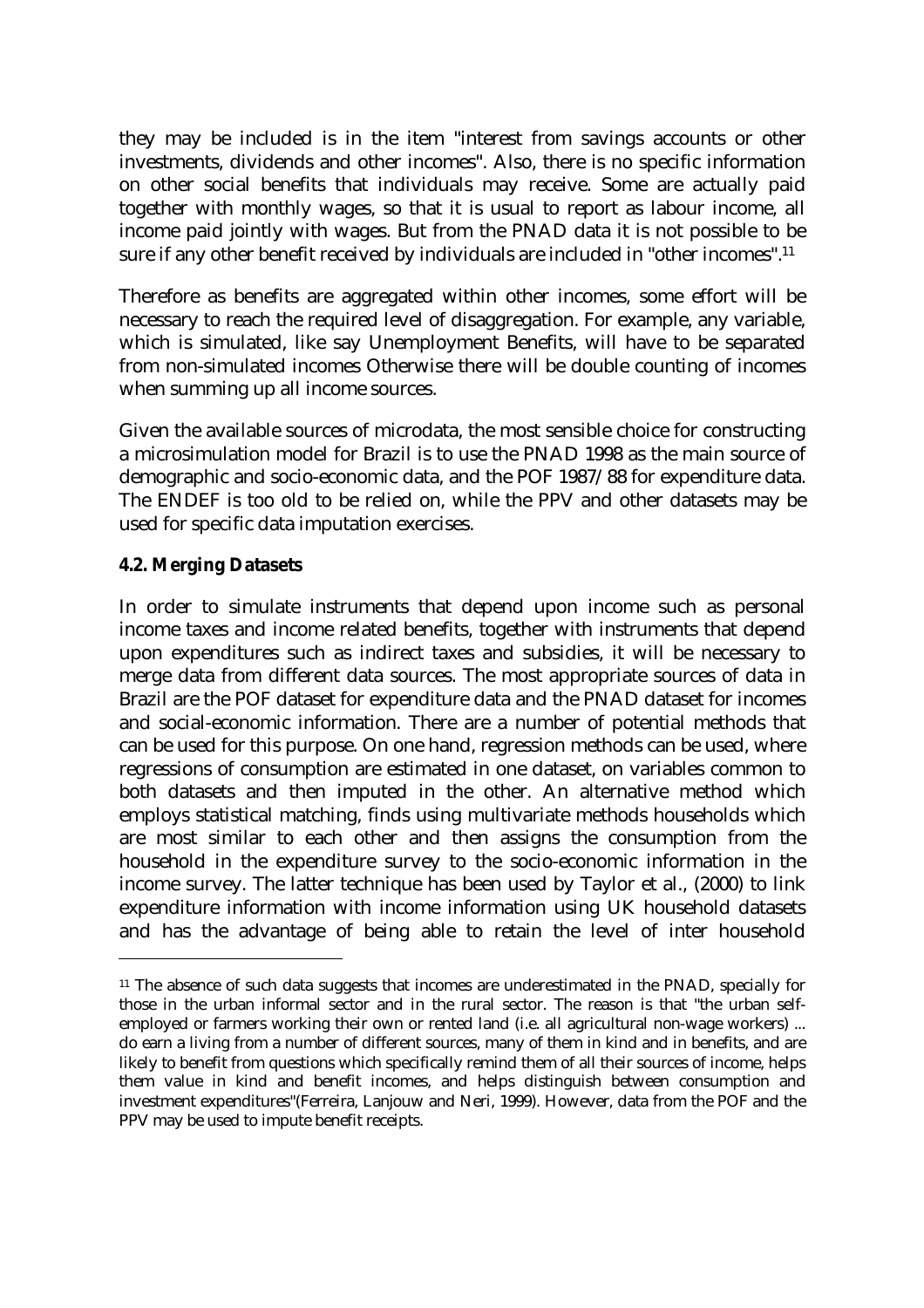heterogeneity in household expenditure patterns. The method however is quite complicated, requiring a high level of expertise in the area. They also require permission for direct access to the data that in some countries is not always available. Instead it is necessary to carry out imputations remotely. As a result in the construction of EUROMOD, the former method has been used (See Baldini et al., 2000). Initially this method will be used in the creation of the Brazilian input database, although it may be possible to examine the statistical matching techniques later.

In summary the technique requires that a regression of total consumption to be estimated using OLS on the expenditure dataset using the following functional form:

$$
lnC_{HBS} = \boldsymbol{a} + \boldsymbol{b} lnY_{HBS} + \boldsymbol{g}_{HBS} + u \tag{1}
$$

where, *C* is total household consumption, *Y* is disposable income, and *X* is a vector of socio-demographic characteristics (detailed in table 8). The estimated coefficients (indicated with a hat… ..need to add the hat in the equations… ) are then applied to the income survey in order to obtain an imputed value for total household consumption. The next stage is to estimate budget shares of total consumption for the expenditure categories defined in table 8 using the following functional form:

$$
w_i = \mathbf{a} + \mathbf{b} \ln C_{HBS} + \mathbf{g} (\ln C_{HBS})^2 + \mathbf{d} X_{HBS}
$$
 (2)

where, *wi* refers to the *i*th budget share.

Turning now to the variables required for the expenditure imputation and the modelling of indirect taxation, the framework, currently uses a set of 20 variables that represent approximately the main indirect tax headings in European countries. This may however be different to what is necessary for Brazil. Table 8 details the variables required by the framework and the extra variables necessary for Brazil.

#### **4.3. Data Access Requirements**

Micro-data from the main national household surveys (PNAD, POF, and PPV) are publicly available through digital means. Other important datasets that are also publicly available are the PME, the Census and the national Accounts. The main difficulty is related to access to administrative data, which need special contractual arrangements.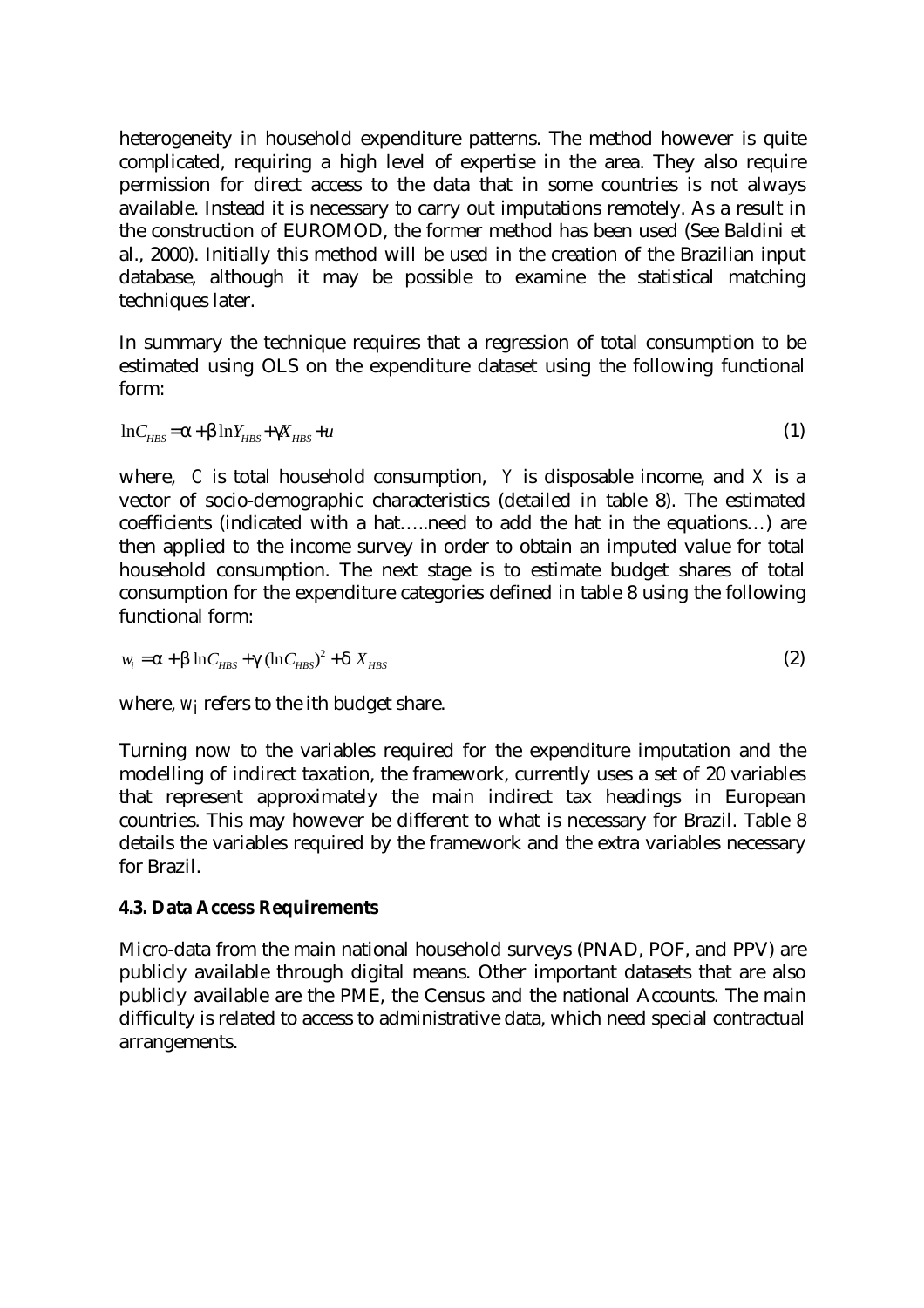# **5. MODEL ASSEMBLY STRATEGY**

This section details some of the programming issues necessary for implementing the Brazilian Tax-Benefit System in the modelling framework. Table 9 outlines the principle steps involved in the process.

## **5.1. Addition of New Variables**

As outlined in section 3, altering the model framework to incorporate the new variables detailed in table 7 is a relatively easy task, requiring no new programming. The variables simply need to be included in the parameter sheets.

## **5.2. Updating of Dataset to year of simulation**

As the year of simulation may not necessarily be the same as the year of simulation (the year policy rules are taken from), it will be necessary to update the dataset to account for differences in the intervening period. For this purpose external information will be needed. Updating which may be required include:

- Allowance for inflation/income growth by variable
- Allowance for changing population structure by altering the weights

## **5.3. Specification of Fiscal Units**

Existing fiscal unit definitions can also be included using existing code. Based on these definitions, the model then assigns each individual to the appropriate fiscal unit (See Immervoll and O'Donoghue, 2000). The fiscal units required within the system are described in table 10.

#### **5.4. Implementation of Policy Spine**

This task has already been completed and the results are shown in table 5.

#### **5.5. Creation of the component Modules for each component of the Policy Spine**

This is one of the most important components of the model construction, the actual coding of the policy rules of the tax-benefit system. Rather than describing in detail each element of the spine and how it will be coded, we focus instead on some particular issues.

#### *5.5.1. Social Benefits*

Simulation of entitlement to old age pensions is difficult due to lack of data, particularly since they depend on past income and years of contribution,. Instead pensions will be taken from the input data and not simulated. If necessary they can be updated to the year to be simulated.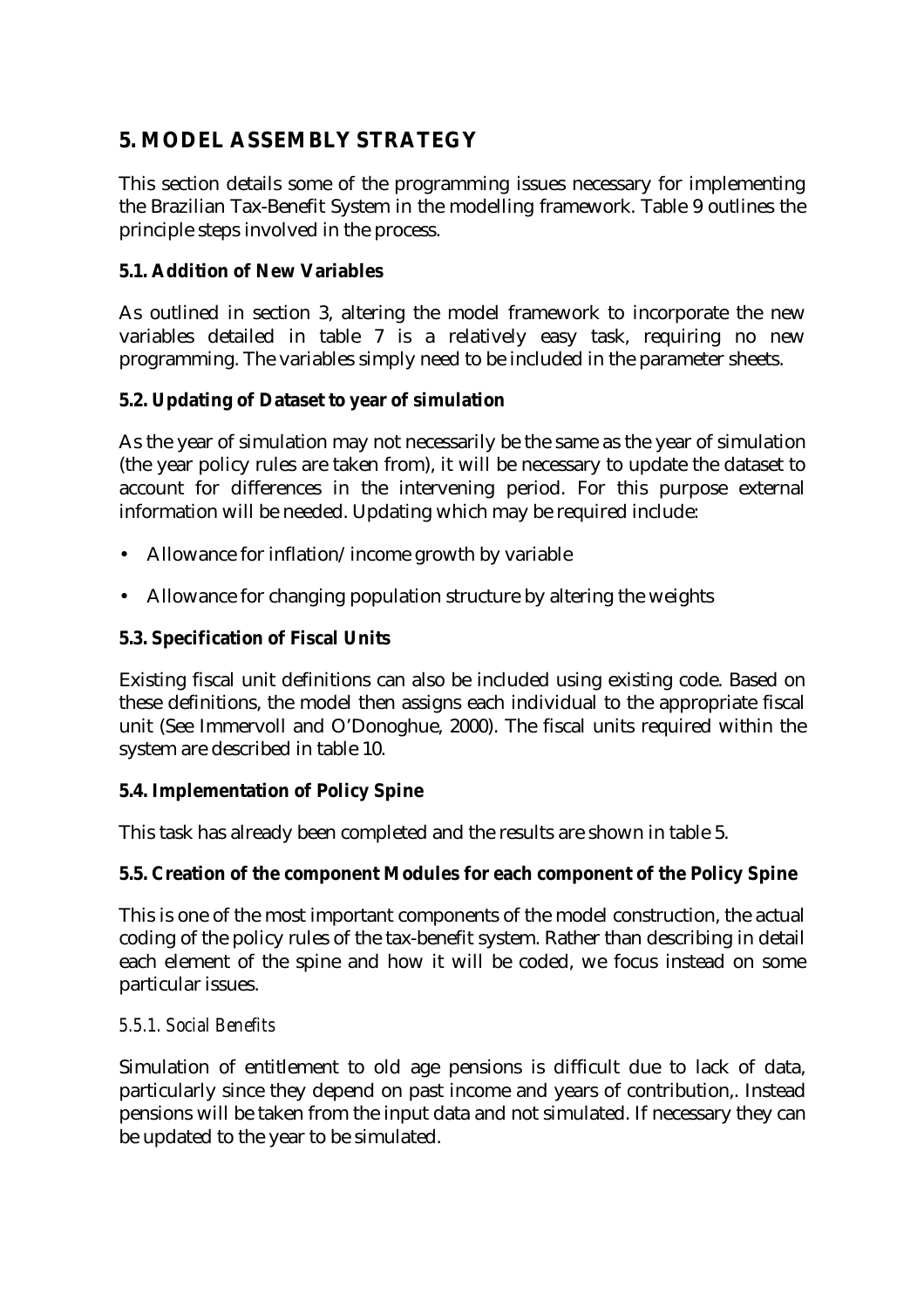Of the set of benefits offered, the family credit, the unemployment benefit, the thirteenth wage bonus and the old age benefit can all be fully simulated since the PNAD has the necessary data for their modelling. Only the work-related disablement, sickness and invalidity benefits present difficulties due to lack of information. For these latter, one may think of various alternatives for imputation based on assumptions about the distribution of their aggregate amount and takeup rates.

#### *5.5.2. Income Taxation*

Concerning the tax system, simulation of income tax is the least difficult, although imputation is needed for some tax relief elements such as educational, medical and alimony expenses.

Optional joint taxation can be included using existing code in the model. For example France also has a joint system where children are included with adults in the assessment of incomes for tax purposes. An optional joint system has already been implemented for Spain, among others.

#### *5.5.3. Social Contributions*

As in the case of benefit incomes, there is no specific value for individual contribution to social and private security in the data. Individuals are simply asked whether or not they contribute to social and private security. Although social contributions for employees are relatively straightforward to simulate, the simulation of self-employed contributions present problems.12 They depend on information about past income and length of contribution. PNAD has neither information. Here the strategy will be to take the distribution of months of contributions from official statistics, published by the Ministry of Social Security and impute a value for the self-employed and employers in the dataset.

#### *5.5.4. Indirect Taxes*

l

The methodological difficulties concerning the actual simulation of indirect taxes relate to the merging of income and expenditure information. However there are more difficulties in actually assessing the impact of indirect tax changes on household welfare. The effects of changes in indirect taxes (or subsidies) on expenditures at the micro-level depend on

- (a) price effects in the relevant market(s);
- (b) effects of changed prices on consumption patterns at the micro-level; and

<sup>&</sup>lt;sup>12</sup> Here we classify both self-employed and employers as self-employed.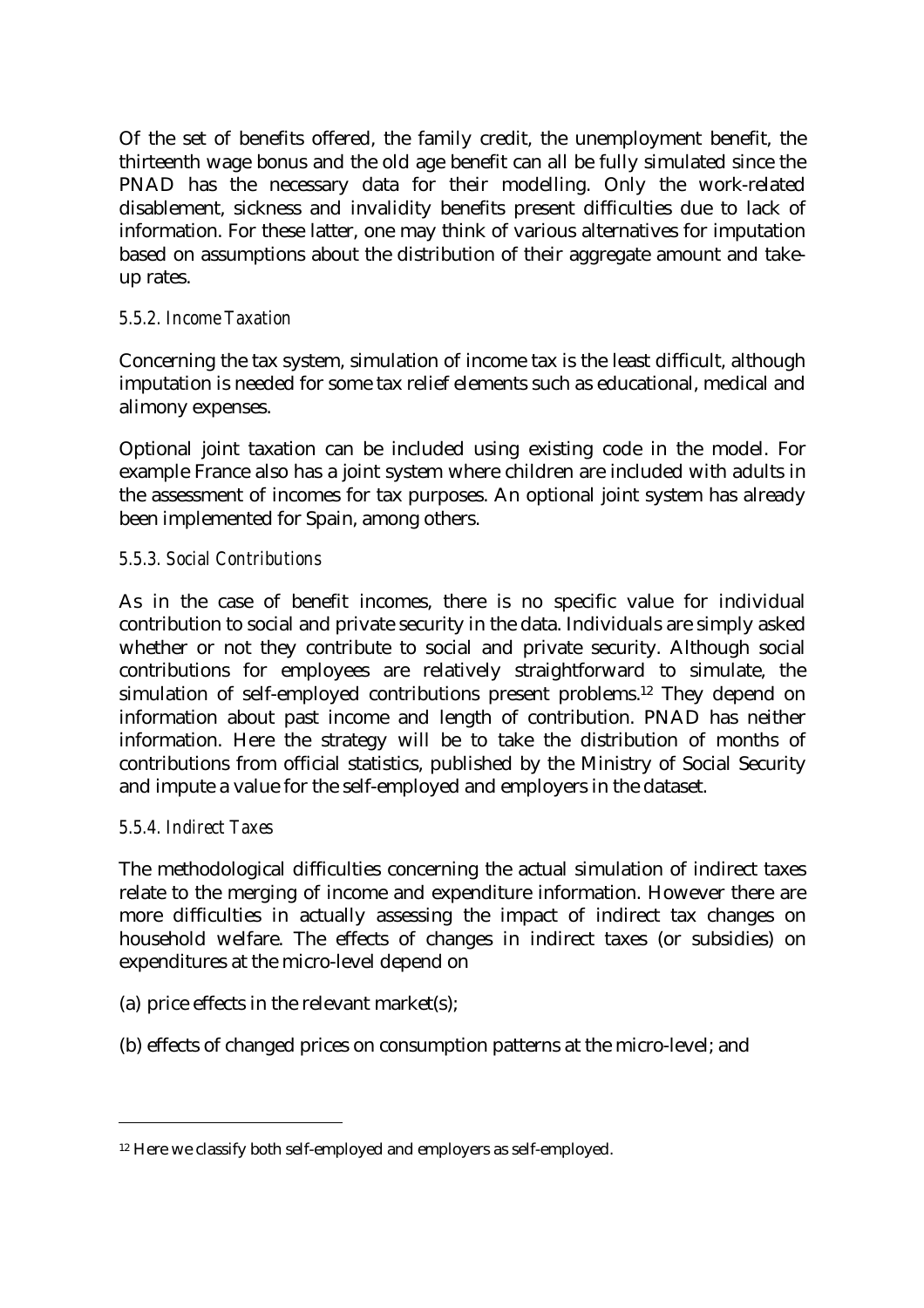(c) changed consumption behaviour due to income effects of changes in other taxes e.g., revenue-neutral tax reform where lower direct taxes are financed by an increase in indirect taxes).

In a static microsimulation framework that does not incorporate behavioural responses, none of these effects can be simulated. If one still wants to make some statement about the distributional effects of indirect taxes, assumptions about the relevant parameters have to be made. In many cases it makes sense to explore the upper and lower bounds of the potential effects that tax changes have on people's expenditures.

Regarding effect (a), since static non-behavioural-response microsimulation is (necessarily) concerned with the immediate ("first round", "day-after") effects of policy changes, it would seem reasonable to assume that indirect tax changes will be fully absorbed by market prices (i.e., the incidence will be entirely on the consumer). Turning to effect (b), an upper bound result for expenditure increases due to price effect (a) of a tax increase (and for expenditure decreases due to the price effect (a) of lower indirect taxes) is obtained if one assumes constant quantities (a vertical demand curve) for the good(s) concerned. An alternative scenario is to assume constant expenditure, i.e., the elasticity of demand is *h*=-1. Hence, in the absence of actual simulation of effect (b), the two alternative assumptions of constant quantities and constant expenditure provide the best available guidelines for estimating the effects of indirect tax changes on expenditure. The two scenarios are intuitively easy to grasp. In addition the constant quantities assumption gives an upper bound for expenditure increases (decreases) due to higher (lower) indirect taxes (to avoid misinterpretation of the results, however, it will be important to stress that the constant expenditure assumption does *not* give a lower boundary).

Effect (c) will depend on the magnitude of other tax changes and individual preferences (the particular shape of peoples' indifference curves). Being a principal output of the microsimulation model, the effects of "other" tax changes on disposable income at the micro-level are known, while the individual preferences are not. In this situation, one possible assumption with regard to effect (c) is that it is zero. The "day-after" argument could again be used to (partly) justify this assumption since the immediate income effects of direct taxes are probably less obvious to individuals than the immediate price effects of changed indirect taxes. Alternatively, expenditure functions estimated on income and other variables could be used to derive the differential effect of changes in net income on peoples' expenditures.

Price changes affect individuals' (households') capabilities to consume and, thus, their "real" income. Since indirect taxes affect prices, one way of measuring these taxes' impact on income is to deflate before-indirect-tax income by a price index that captures the price changes due to indirect taxes. If one compares different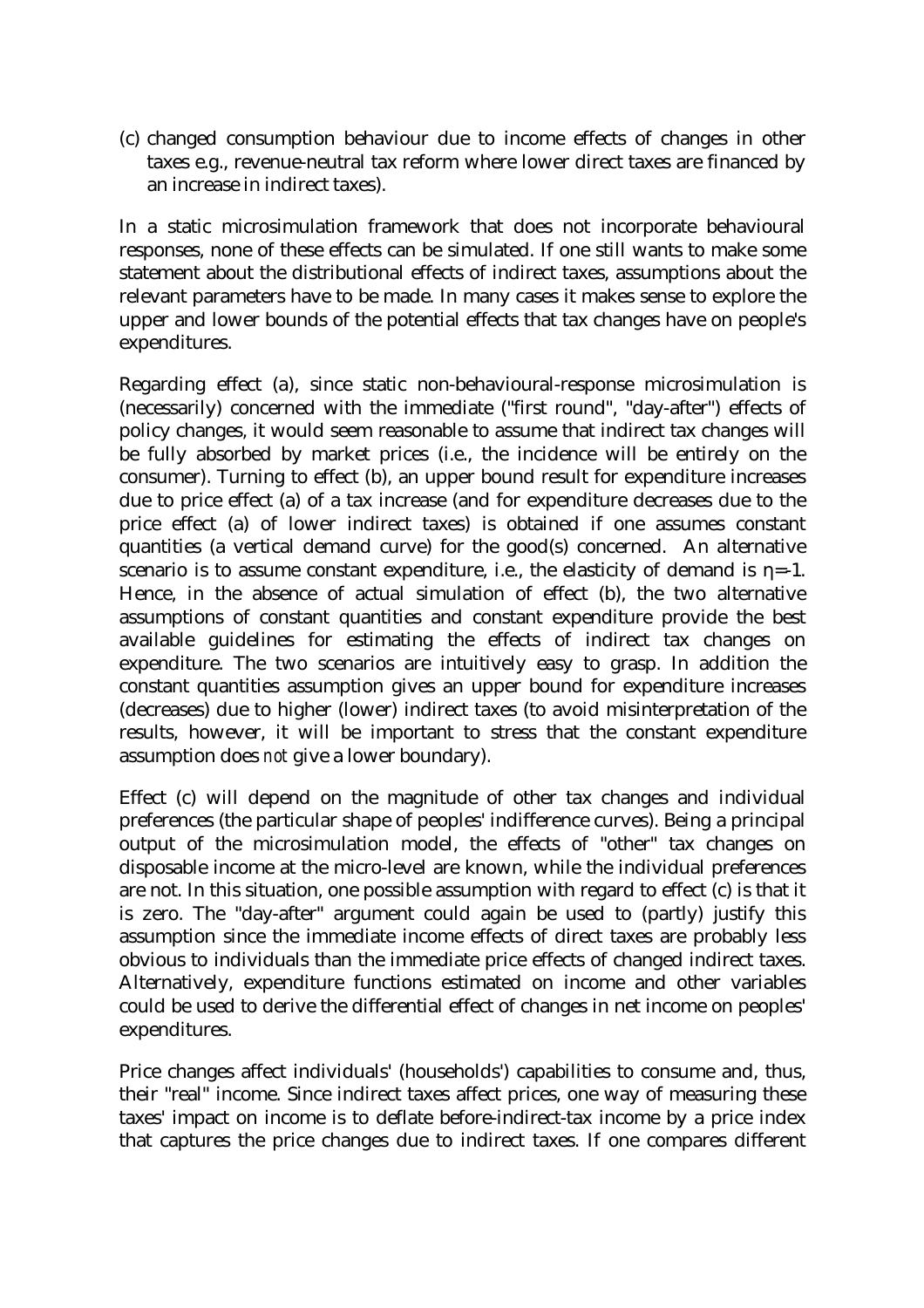indirect tax policies, one can then easily isolate the differential effect on income by using one policy's net prices as the reference price vector (price index equals one) and computing the appropriate price index resulting from the alternative indirect tax policy relative to this reference value.

If, as is the case here, the distribution of overall expenditure among the different expenditure categories is known at the household-level, one can construct household-specific price indices by weighting the prices of each expenditure category by this category's share in overall expenditure. A price index which uses the same weights for the base and reform scenarios is subject to substitution bias. If people substitute towards goods that, as a result of the indirect tax reform, become relatively cheaper, then a price index that uses a fixed base (reform) basket of goods overstates (understates) the change in the cost of living. In order to reduce this bias, one could use a Fisher Ideal price index as an income deflator:

$$
i = [(p_1 \cdot x_0 / p_0 \cdot x_0) (p_1 \cdot x_1 / p_0 \cdot x_1)]^{(1/2)}
$$
 (3)

where  $p_0$  and  $p_1$  are the before- and after-reform price vectors, and  $x_0$  and x are the before- and after-reform vectors of quantity weights (i.e., the vectors of shares in overall expenditure).

In computing this income deflator, one is now free to make any assumption with regards to the response of individual prices and quantities. If for example, one assumes constant quantities for good  $g$  then  $x_{g1}$  will equal  $x_{g0}$ . Assuming constant expenditure, on the other hand, means that  $x_{g1} \cdot p_{g1}$  equals  $x_{g0} \cdot p_{g0}$  (i.e.,  $x_{g1} = x_{g0} \cdot p_{g0}$  /  $p_{\varphi 1}$ ). Similarly, this approach would permit to explore the consequences of different assumptions with regards the response of prices.

#### *5.5.5. Other Instruments*

In less-developed countries, non-cash social spending can often be relatively more important than in developed countries, especially for households outside the modern sector as they are often excluded from coverage of social security benefits. Atkinson and Bourguignon (1990) raise a number of issues related to the inclusion of such instruments in a tax-benefit model. Firstly the amount one should impute for in-kind services. In other words what value do you assign to recipient households, the average public cost, the opportunity cost in the private sector or who much the household would be prepared to pay. It is also difficult to identify the beneficiaries of these services. However the PNAD from time to time includes modules on the consumption of public services. Particular instruments that may be included under this heading for Brazil include free meals in public schools, the cost of public education, public health care programs and subsidies such as the "wheat price subsidy". Further work needs however to be done to work out the feasibility of including these instruments. Other potential instruments to be simulated on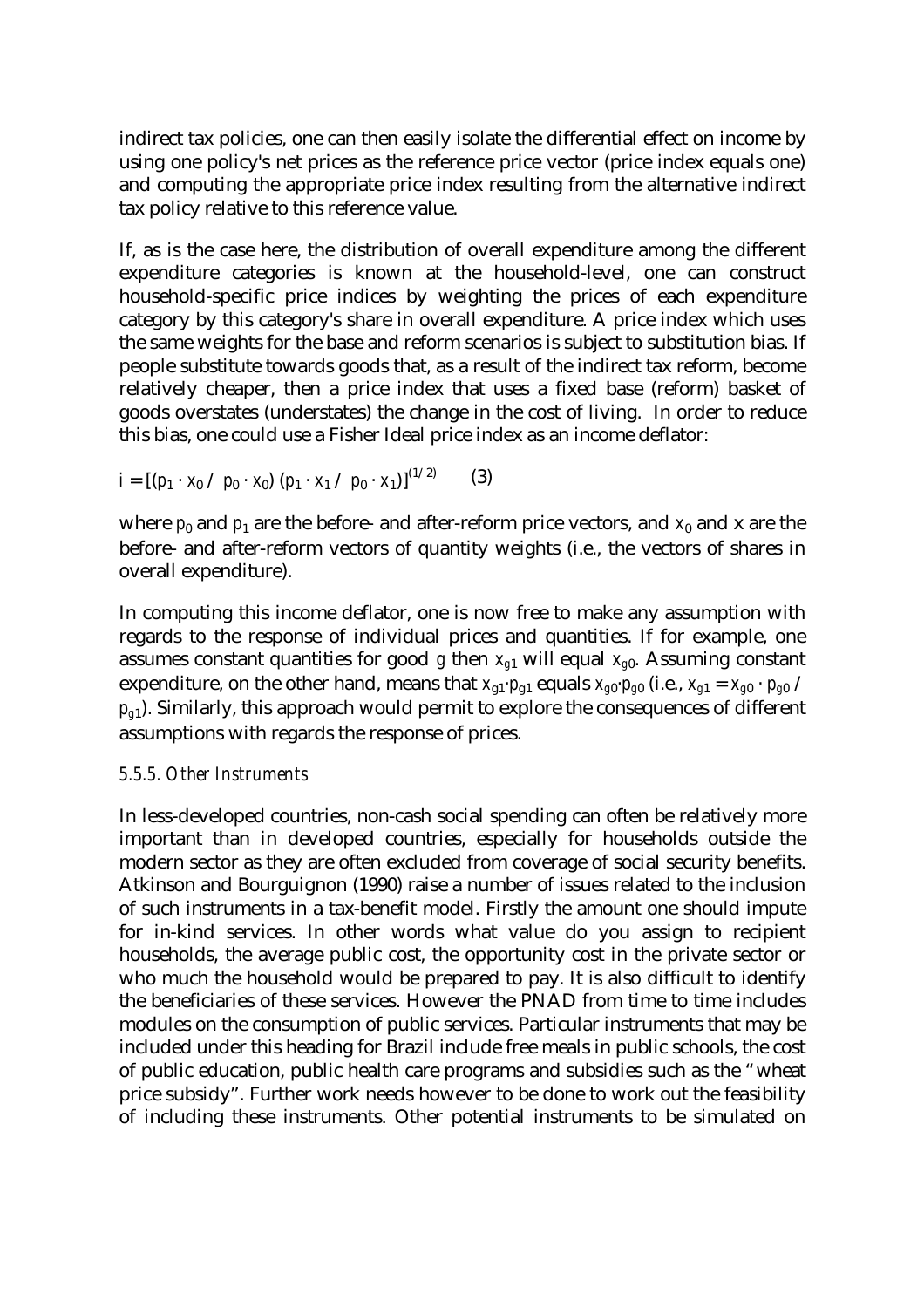which data exist include food benefit, transport benefit, education benefit and health benefits.

#### **5.6. Creation of Income Lists**

Any aggregated income definitions (such as taxable income, "means", disposable income, etc.) are defined at this stage. Again as outlined in section3, there is no need for re-programming as parameter sheets exist which allow the user/modelbuilder to define income concepts using any of the monetary variables as components.

#### **5.7. Behavioural Response and Sensitivity Analysis**

As a static modelling framework, the model only measures the day after effect. However it is clear that reforms may have a behavioural response. For example the introduction of the *Bolsa Escola* program in a number of Brazilian cities which gives cash benefits to poor families whose children continue on in school until 14, saw school dropout rates decrease and school attendance increase (Schiefelbein, 1997). Thus the cost of the program would have been higher than a static analysis would have indicated. Incorporating dynamic processes like this would be beyond the scope of an initial stage of construction of a microsimulation model. It would require extra algorithms to be coded in the framework and in addition, *a priori*, the micro-behavioural information required would not have been available for a reform of this kind. However as an alternative sensitivity analyses could be carried out. It would be possible for analysts to vary the proportion of those eligible for the new instrument. Routines of this kind are analogous to the implementation of marginal tax-rate calculators. On this point some effort may also be necessary to specify appropriate definitions of marginal tax calculations in the framework for a Brazilian perspective.

#### **5.8. Validation against Hypothetical Calculations**

Once the tax-benefit system has been coded the data are passed through the model. At this stage, one discovers whether all the variables required by the model algorithms have in fact been included in the dataset and whether they are in the correct format. Once this works, one must determine whether all the interactions between the simulated components operate correctly. Typically the first stage in this process is to compare the output of the model for sets of hypothetical households against manually calculated taxes and benefits.

#### **5.9. Validation against Aggregate Statistics for Baseline and Accounting for the Informal Economy**

Although the rules may in fact be correctly coded, simulated aggregates may not necessarily match official aggregates. The next stage of the validation process is therefore to compare the aggregate outputs against those in official statistics.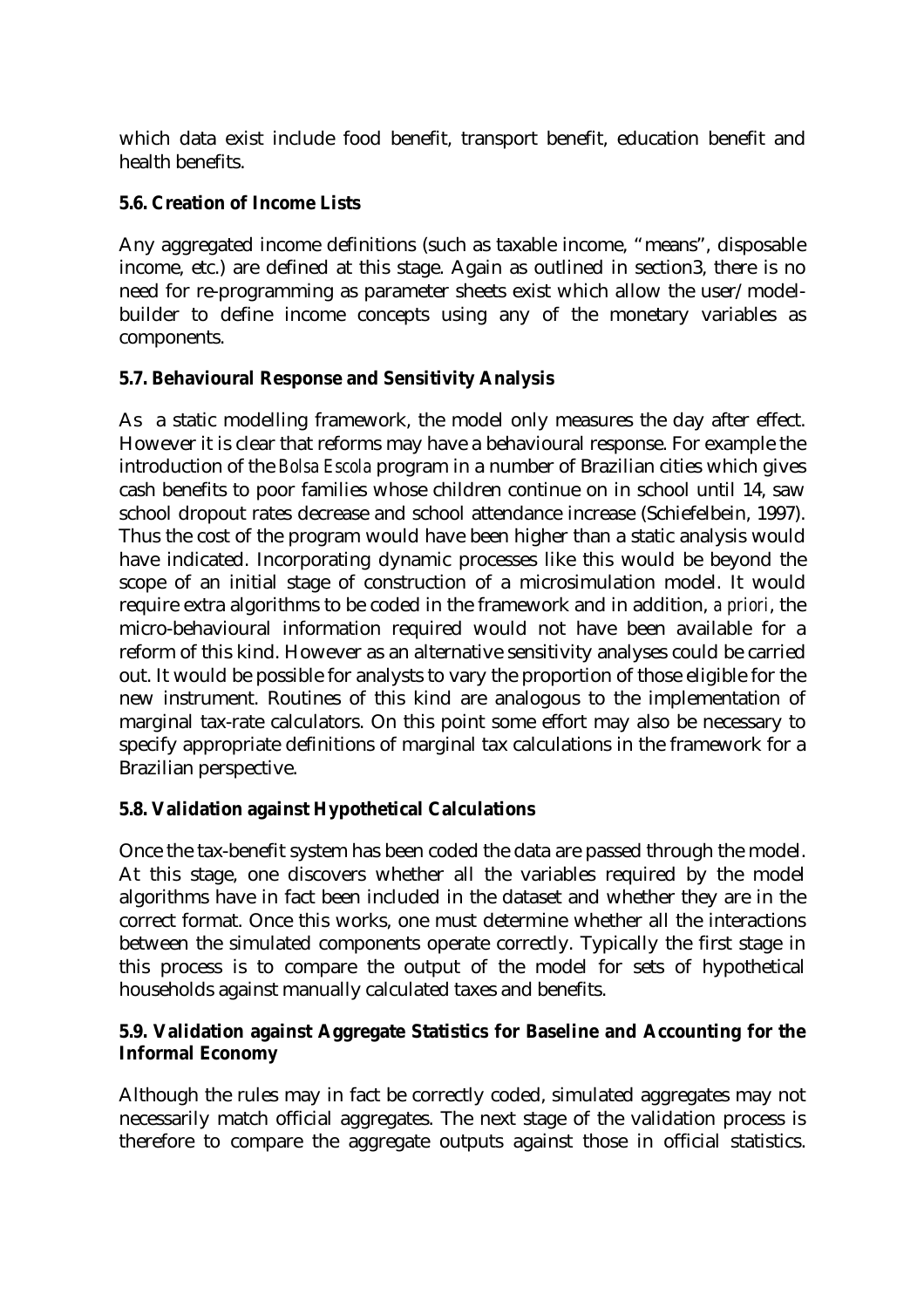Useful external sources of data for validation include official figures, other studies, other survey data, existing models, etc. What follows can be used as a checklist of potentially useful steps for the validation of aggregates.

5.9.1. *Sources of External Aggregates for Validation:*

*Comparison of Monetary Aggregates:*

- for different components of instruments simulated (e.g., certain deductions)
- for each individual instrument simulated (e.g., employee health insurance contributions)
- for groups of simulated instruments (e.g., employee contributions)

*Comparison of Monetary Sub-aggregates (e.g., by quantile; by region; by type of recipient):*

- for different components of instruments simulated (e.g., certain deductions)
- for each individual instrument simulated (e.g., employee health insurance contributions)
- for groups of simulated instruments (e.g., employee contributions)

Numbers of tax payers/benefit recipients:

- for different components of instruments simulated (e.g., certain deductions)
- for each individual instrument simulated (e.g., employee health insurance contributions)
- for groups of simulated instruments (e.g., employee contributions)

There are a number of possible reasons for deviations of simulated results for each of the above. These should be quantified if possible - either as best estimates or quoting related studies if available. In drawing conclusions, it will be important to look at the different instruments together. For example, can assumptions about the reasons for the deviation of one instrument be reconciled with the deviations of another one (e.g., if income taxes are "too low" but contributions, which are subject to upper contribution limits, are ok then this would be consistent with the explanation that the source of underestimating income taxes is the underrepresentation of high incomes in the underlying micro-data)?

#### 5.9.2. *Conceptual differences:*

Known differences in the definition of simulated and reference aggregates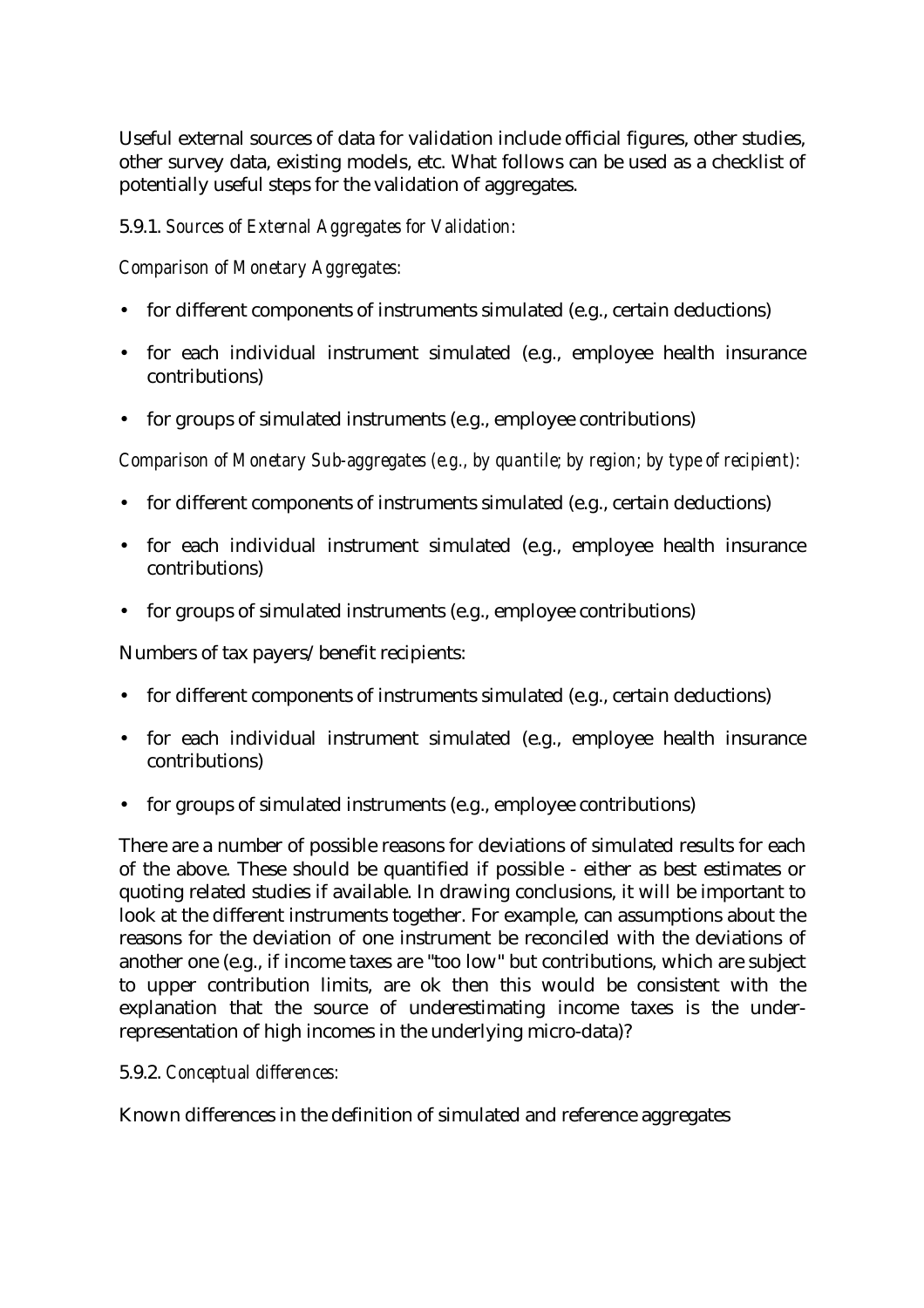#### *Data related:*

- Coverage of underlying micro-data (incl. attrition for panels)
- Miss-representation of certain types of units (e.g., high income individuals)
- Known bias of survey responses (e.g., self-employment incomes)
- Imputation techniques
- Missing variables in the data (e.g., mortgage interest; imputed rent)
- Uprating techniques employed to carry the data forward to 1998
- Method used for net-to-gross conversion etc.

#### Simulation related:

l

- Simplifying assumptions regarding eligibility/liability conditions
- Benefit take-up; tax evasion
- Simplifying assumption regarding the computation of amounts of benefits/taxes

One of the most common problems in microsimulation is simulating the correct number of benefit recipients in non-universal systems. This is especially true if:

- the duration of entitlement for these instruments is limited, so that not all units who appear to be eligible in the data (because they receive the benefit during the period covered by the survey) are in fact eligible at any one point in time or
- if the authorities can exercise some degree of discretion in determining who is eligible/liable for a certain instrument.

The size of the informal sector is likely to be a dominating issue in the validation of Brazil's tax benefit system. By some estimates, about one-quarter of the economic active population work in the informal sector, amounting to 12.9 million individuals (of which only 18.6 percent contribute to social security) and 8 percent of gross domestic product.13 This problem has to be taken into account to adequately simulate the impacts of social and fiscal policies. One strategy that could be employed is to compare the distribution of taxpayers in official statistics with our distribution and then use some Monte Carlo mechanism for selecting individuals to be in the informal economy.

<sup>13</sup> See Almanaque Abril, 2000. Rio de Janeiro: Abril Cultural.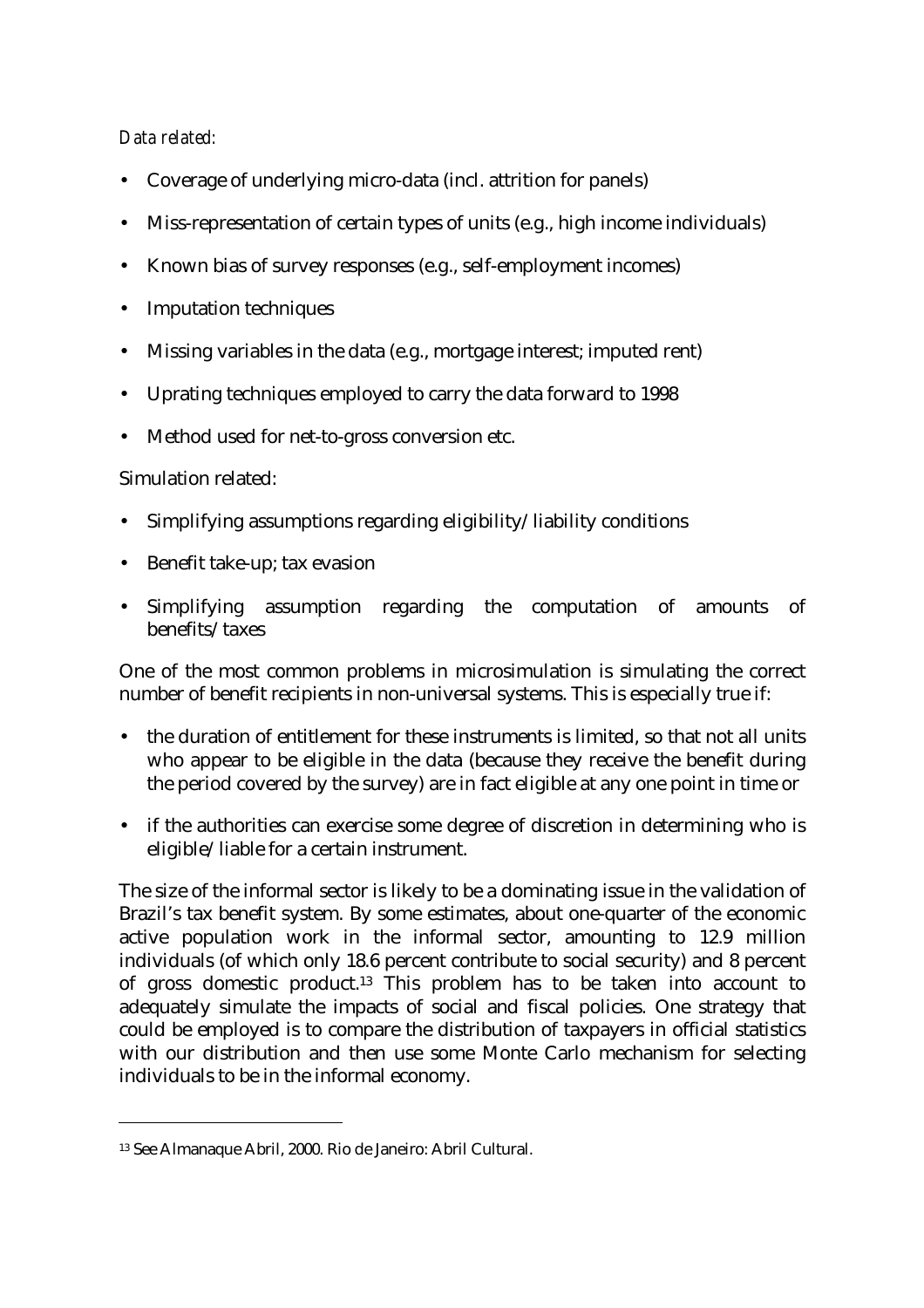## **6.CONCLUSION**

This paper carried out a preliminary feasibility study of building a comprehensive microsimulation model for Brazil using a multi-country modelling framework. The paper detailed the available data for Brazil and found that the data allow the simulation of many policy instruments built into Brazil's tax and benefit system. However, the need to use data from more than one household survey and the absence of some data required for the simulations imply that matching of data sets and some imputation will be necessary.

This work is an initial stage of an ongoing project to assess the feasibility of constructing a microsimulation tax-benefit model for Brazil. Further work planned includes the assessment of the data. This process will adopt a questionnaire used by the EUROMOD project, based on the Canberra Income Surveys Group to assess the robustness of micro-datasets. One data quality problem often associated with micro-datasets is the under-representation of the very rich and the very poor. Thus models of this kind may both miss out on part of the target population for social policy reform and simultaneously miss out on the part of the population that may bear a significant proportion of the costs of reform. Also as part of this exercise it is planned that more detailed tax-benefit rules and parameters will be collected and written up into algorithms and descriptions to form a brief guide to the current Brazilian Tax-Benefit System. In particular emphasis will be placed on the simulation of non-cash components of Brazilian social spending. Work also needs to be done to identify appropriate external totals both for handling the size of the informal economy and for updating the underlying dataset. This work will be used then to compare and contrast the main features and objectives of tax-benefit policy in Brazil and Western Europe.

## **REFERENCES**

Atkinson A.B. and F. Bourguignon (1990). "Tax-benefit Models for Developing Countries: Lessons from Developed Countries", Ecole Normale Superieure: *DELTA Working Paper* 90-15.

Atkinson, A.B., F. Bourguignon, C. O'Donoghue, H. Sutherland and F. Utili (1999). "Microsimulation and the Formulation of Policy: A Case Study of Targeting in the European Union", *EUROMOD Working Paper* EM2/99, Microsimulation Unit, Department of Applied Economics, University of Cambridge. Available through http://www.econ.cam.ac.uk/dae/um/emwp2.pdf

Baldini M., H. Immervoll, D. Mantovani, C. O'Donoghue and S. Toso, (2000). "Consumption Behaviour and Indirect Taxation in Europe", *EUROMOD Working Paper* forthcoming, Microsimulation Unit, Department of Applied Economics, University of Cambridge.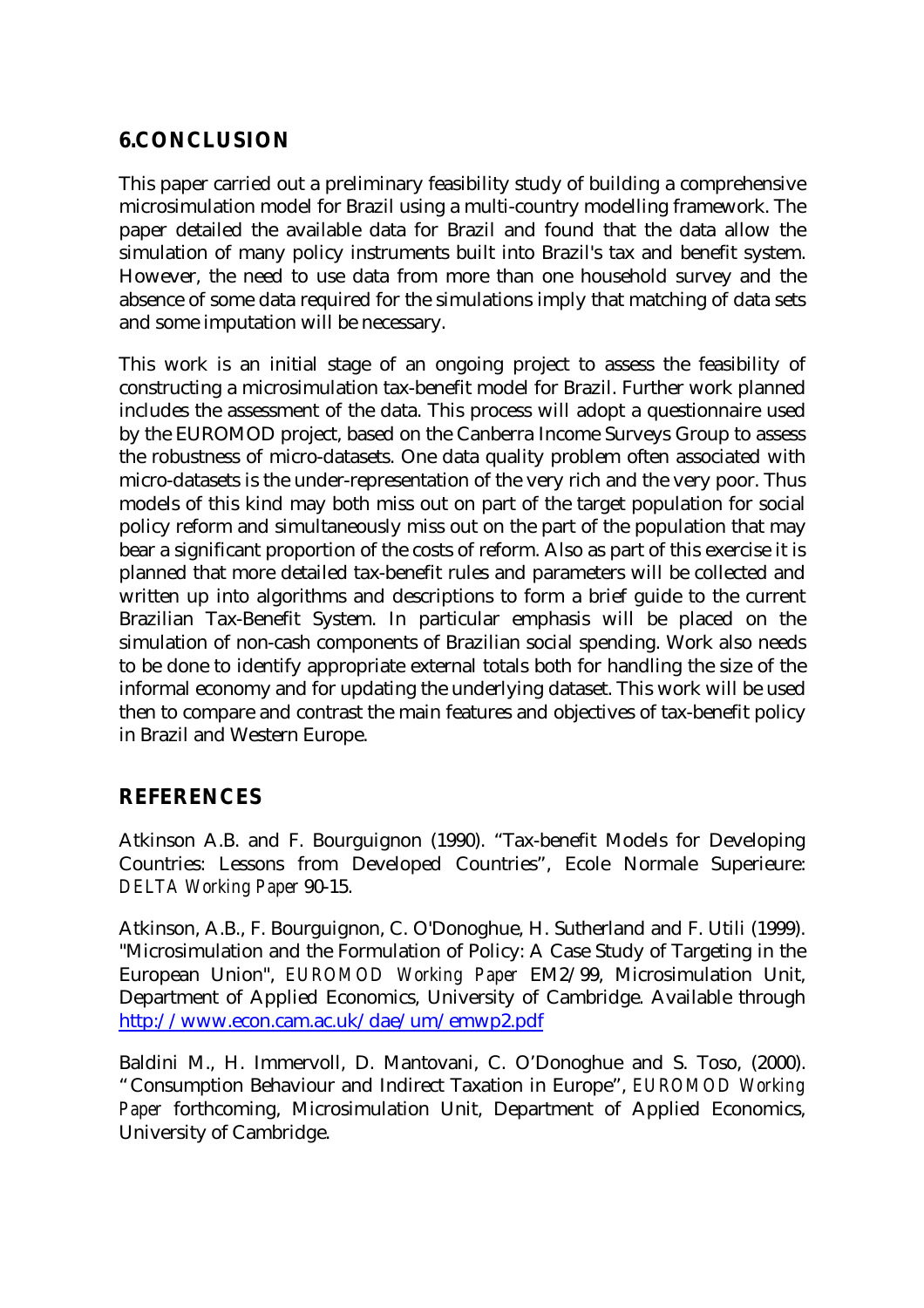Deaton, A (1998). The Analysis of Household Surveys: A Microeconometric Approach to Development Policy. Washington D.C.: World Bank.

Ferreira, F., P. Lanjouw and M. Neri (1999) "The urban poor in Brasil in 1996: a new poverty profile using PPV, PNAD and census data", mimeo.

Giambiagi, F. and A. C. Além (1999) *Finanças Públicas: Teoria e Prática no Brasil*. Rio de Janeiro: Campus.

Hansen H., H. Immervoll, C. O'Donoghue, C. Rodrigues and J. Sastre-Descals, (2000). "Iterative Methods to Impute Gross Income from Net Income in Microdatasets", *EUROMOD Working Paper* forthcoming, Microsimulation Unit, Department of Applied Economics, University of Cambridge.

Immervoll H., C. O'Donoghue and H. Sutherland, (1999). "An Introduction to EUROMOD", *EUROMOD Working Paper* EM0/99, Microsimulation Unit, Department of Applied Economics, University of Cambridge. Available through http://www.econ.cam.ac.uk/dae/um/emwp0.pdf

Immervoll, H. (2000). "The Impact of Inflation on Income Tax and Social Insurance Contributions in Europe". *EUROMOD Working Paper* EM2/00, Microsimulation Unit, Department of Applied Economics, University of Cambridge. Available through http://www.econ.cam.ac.uk/dae/mu/emwp4.pdf

Immervoll, H. and C. O'Donoghue, (2000). "Towards a Multi-Purpose Framework for Tax-Benefit Microsimulation A Discussion by Reference to EUROMOD, a European Tax-Benefit Model", Paper Presented to the *6 th Nordic Workshop on Microsimulation*, Copenhagen, June.

Immervoll, H., Sutherland, H., de Vos, K., (2000). "Reducing Child Poverty in the European Union: the Role of Child Benefits", in Vleminckx, K., Smeeding, T.M. (eds.) *Child well-being in Modern Nations*, The Policy Press, Bristol. A longer version is available through http://www.econ.cam.ac.uk/dae/mu/emwp3.pdf

Londoño J. L. and M. Székely, (1997). "Persistent Poverty and Excess Inequality; Latin America, 1970-1995". *Office of the Chief Economist Working Paper 357*. Washington D.C.: Inter-American Development Bank.

O'Donoghue, C. and H. Sutherland (1999). "For Richer, for Poorer?: The Treatment of Marriage and the Family in European Income Tax Systems", Cambridge Journal of Economics.

O'Donoghue, C. and F. Utili (2001). "Micro-Level Impacts of Low Wage Policies in Europe", forthcoming, in Salverda W., B. Nolan and C. Lucifora (eds.), *Policy Measures for Low-Wage Employment in Europe*.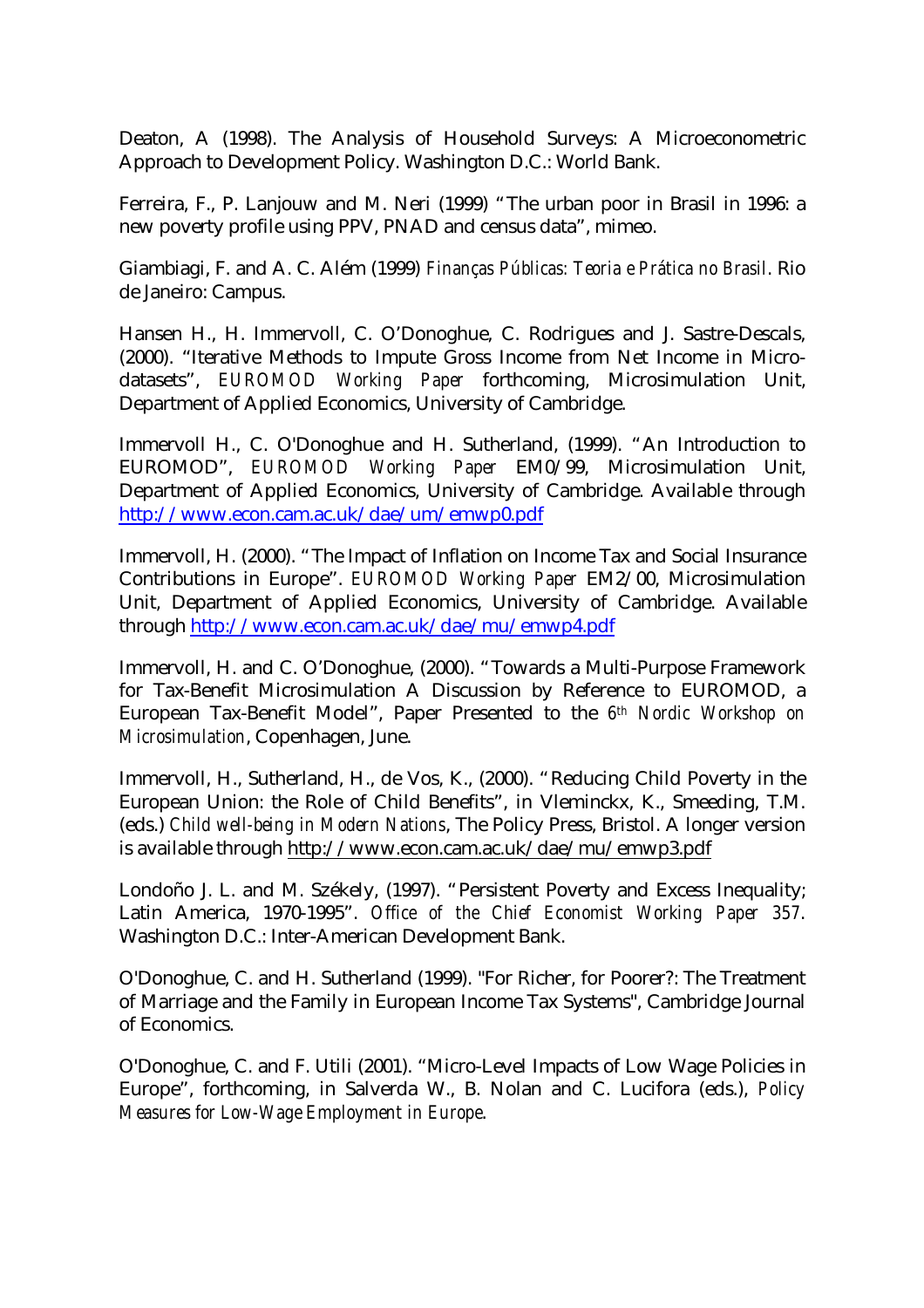D Piachaud and H Sutherland, (2000) How Effective is the British Government's Attempt to Reduce Child Poverty? CASE paper 38, CASE, London School of Economics.

Redmond, G., H. Sutherland, and M. Wilson (1998). The Arithmetic of Tax and Social Security Reform: A User's Guide to Microsimulation Methods and Analysis. Cambridge: Cambridge University Press.

Schiefelbein, E.. (1997). School-Related Economic Incentives in Latin America: Reducing Drop-Out and Repetition and Combating Child Labour. *Innocenti Occasional Papers, Child Rights Series* (CRS 12). Florence: UNICEF International Child Development Center.

Siqueira, R. B. (1997) "Redistributive Effects of Alternative Indirect Tax Reforms for Brazil", *Economia Aplicada*. Available at http://www.decon.ufpe/br/rozane/rea97.htm

Siqueira, R. B. (1998) "Optimal Indirect Taxes for Brazil: Combining Equity and Efficiency", *Revista de Economia Brasileira*,1998. Available at http://www.decon.ufpe.br/rozane/rbe97.doc

Siqueira, R. B. et al (1998) ""Uma Análise da Incidência Final dos Impostos Indiretos no Brasil", *Anais do Encontro Nacional de Economia-ANPEC*, vol.2. Available at http://www.decon.ufpe.br/anpec98.doc [forthcoming in *Revista Brasileira de Economia* (2000)]

Siqueira, R. B. et al (1999) "Impostos sobre Consumo no Brasil: a Questão da Regressividade Reconsiderada", *Anais do Encontro Nacional de Economia-ANPEC*, vol.3. [forthcoming in *Economia Aplicada* (2000)]

Siqueira, R. B. e C. Satie (1999) "Gasto, Renda e Desigualdade no Brasil", Public Economics Research Group, Department of Economics, Universidade Federal de Pernambuco, mimeo.

Taylor R., J. Gomulka and H. Sutherland (2000). "Creating Order out of Chaos? Identifying Homogeneous Groups of Households across Multiple Datasets", Paper for the *26th General Conference of the International Association for Research on Income and Wealth*. Cracow, Poland, August.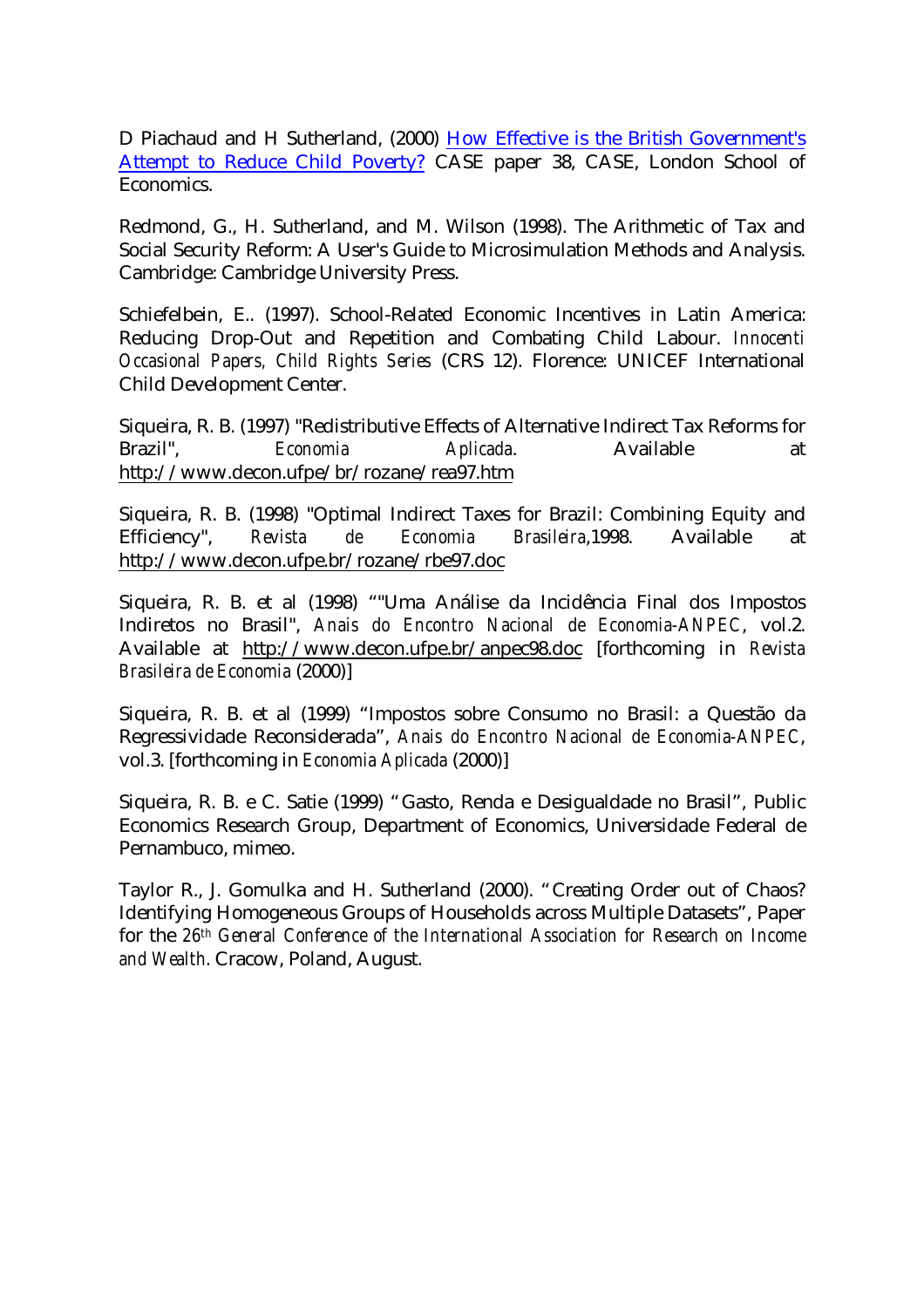# **Tables and Figures**

#### **Table 1 Taxes as a Share of National Income (GDP) by level of Government**

| Level of Government | Taxes as a percentage of GDP |
|---------------------|------------------------------|
| Federal             | 20,7%                        |
| <b>State</b>        | 7.8%                         |
| Municipal           | 4.3%                         |

Source: Almanaque Abril 2000. Rio de Janeiro: Abril Cultural

#### **Table 2 The Brazilian Marginal Tax Rate Schedule (2000)**

| Income $(R\$ )       | Tax rate $(\%)$ | Standard deduction (R\$) |
|----------------------|-----------------|--------------------------|
| $0 - 900.00$         | Exempt          | -                        |
| $>900.00 - 1,800.00$ | 15              | 135.00                   |
| >1,800.00            | 27.5            | 360.00                   |

 Note: Tax liability is also net of deductions related to dependent children, old age pension, alimony, social and private security contributions.

Source: Secretaria da Receita Federal, Brasília, DF.

#### **Table 3 Distribution of total tax payers by monthly income class – Brazil - 1998**

| 44.4% | 33.6% | 15.0% | 3.9% | 2.2%                                                                         | $0.9\%$ | 10,446,083              |
|-------|-------|-------|------|------------------------------------------------------------------------------|---------|-------------------------|
|       |       |       |      | $\le$ R\$2,000 $\le$ R\$4,000 $\le$ R\$6,000 $\le$ R\$10,000                 |         | number of<br>tax payers |
|       |       |       |      | $\le$ R\$1,000 > R\$1,000 > R\$2,000 > R\$4,000 > R\$6,000 > R\$10,000 Total |         |                         |

Source: Secretaria da Receita Federal, Brasília, DF.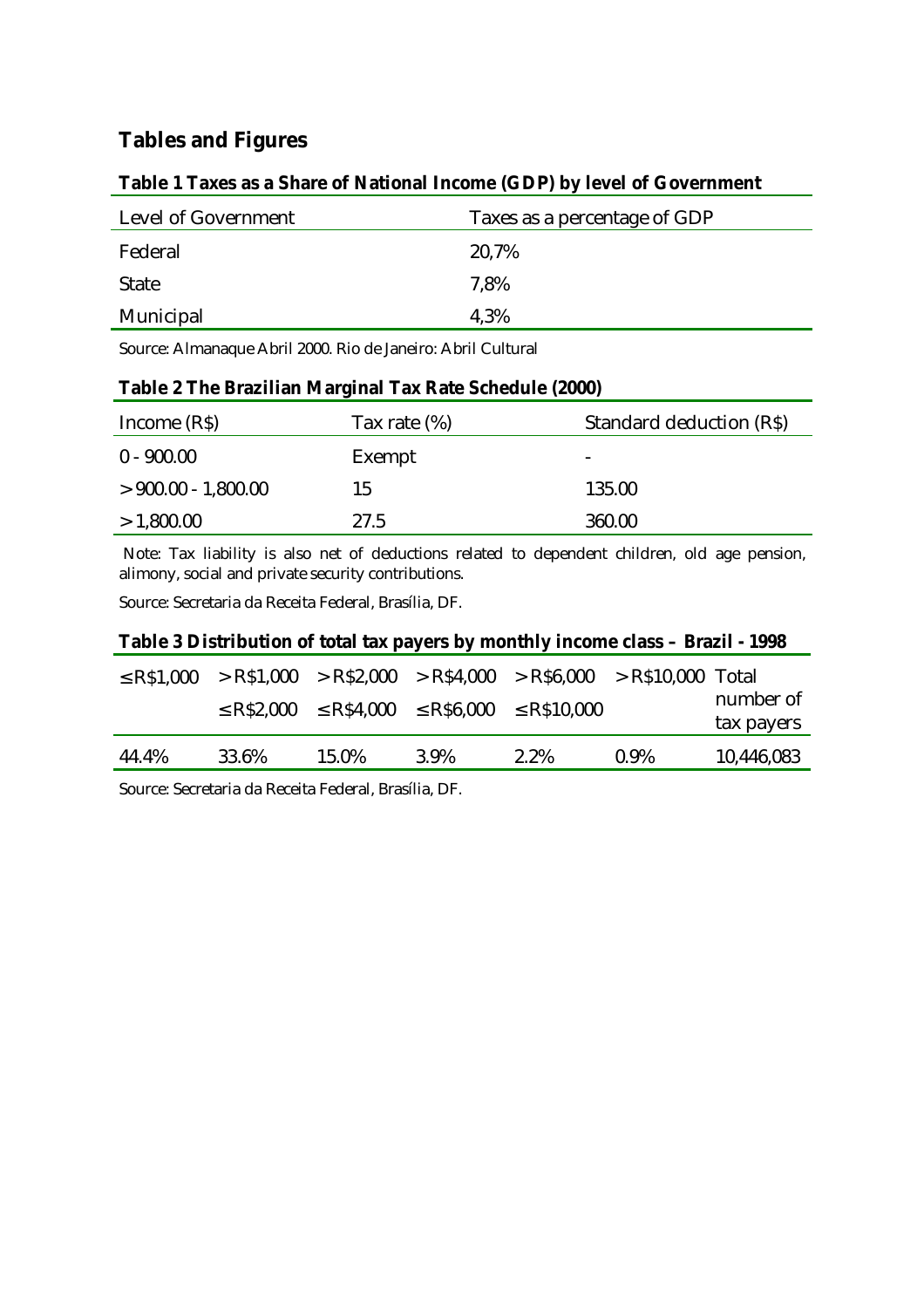| <b>Taxes</b>                                                                            | %     |
|-----------------------------------------------------------------------------------------|-------|
| Tax on the circulation of goods and transportation<br>and communication services (ICMS) | 22.6  |
| Tax on manufactured products (IPI)                                                      | 6.0   |
| Tax on financial transactions (IOF)                                                     | 5.7   |
| Taxes on foreign trade                                                                  | 2.4   |
| Tax on general services (ISS)                                                           | 1.7   |
| Provisory contribution on banking transactions<br>(CPMF)                                | 3.0   |
| Tax on the ownership of motor vehicles (IPVA)                                           | 1.7   |
| Tax on the ownership of urban rural state                                               | 1.3   |
| Income tax                                                                              | 17.7  |
| Contribution to the financing of social security<br>(COFINS)                            | 6.6   |
| <b>FGTS</b>                                                                             | 6.2   |
| PIS/PASEP                                                                               | 2.7   |
| Contribution on net profits (CSLL)                                                      | 2.4   |
| Federal social security contribution                                                    | 17.3  |
| State social security contribution                                                      | 1.4   |
| Others                                                                                  | 1.3   |
| Total                                                                                   | 100.0 |

## **Table 4 Brazil Distribution of Total Tax Revenue by Type of Instrument**, **1998**

Source: Almanaque Abril 2000. Rio de Janeiro: Editora Abril; Secretaria da Receita Federal, Brasília, DF.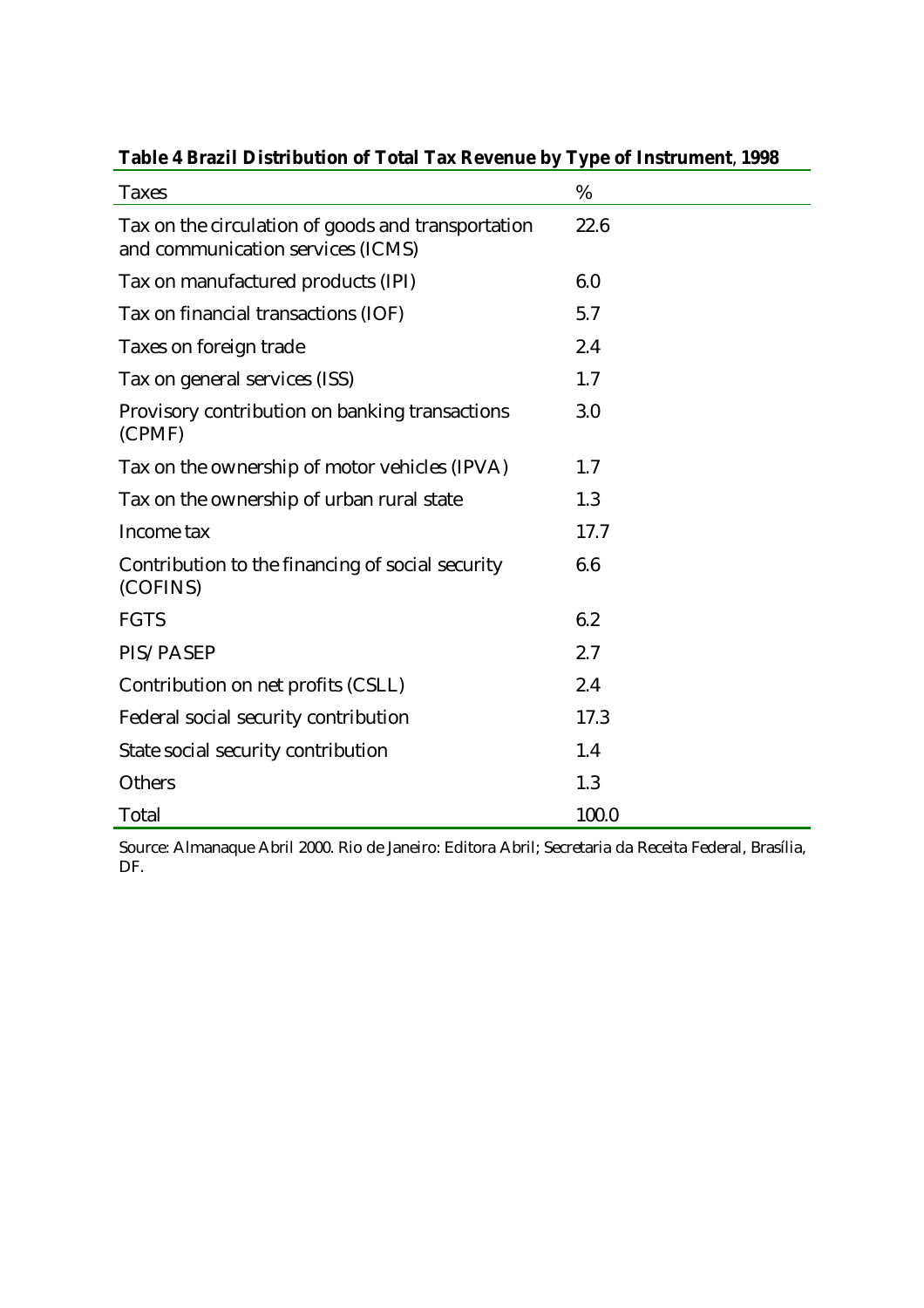| <b>Benefit</b>                            | % total expenditure | % total recipients |
|-------------------------------------------|---------------------|--------------------|
| Pensions                                  | 87.6                | 84.6               |
| Sickness benefit                          | 3.6                 | 2.8                |
| Lifelong monthly income <sup>14</sup> 2.8 |                     | 5.4                |
| <b>Invalidity benefit</b>                 | 1.7                 | 3.5                |
| <b>Employment injury</b><br>benefit       | 1.7                 | 1.7                |
| Old age benefit                           | 0.4                 | 1.1                |
| Maternity benefit                         | 0.2                 | 0.2                |
| <b>Others</b>                             | 2.0                 | 0.7                |
| Total                                     | 100                 | 100                |

**Table 5 Benefits as percentage of total social benefit expenditure and total quantity**

Source: Ministry for Social Security, Brasília, DF.

l

<sup>&</sup>lt;sup>14</sup> This is a non-contributory benefit conceded to those who are not eligible to pensions payments but have insufficient income to support themselves.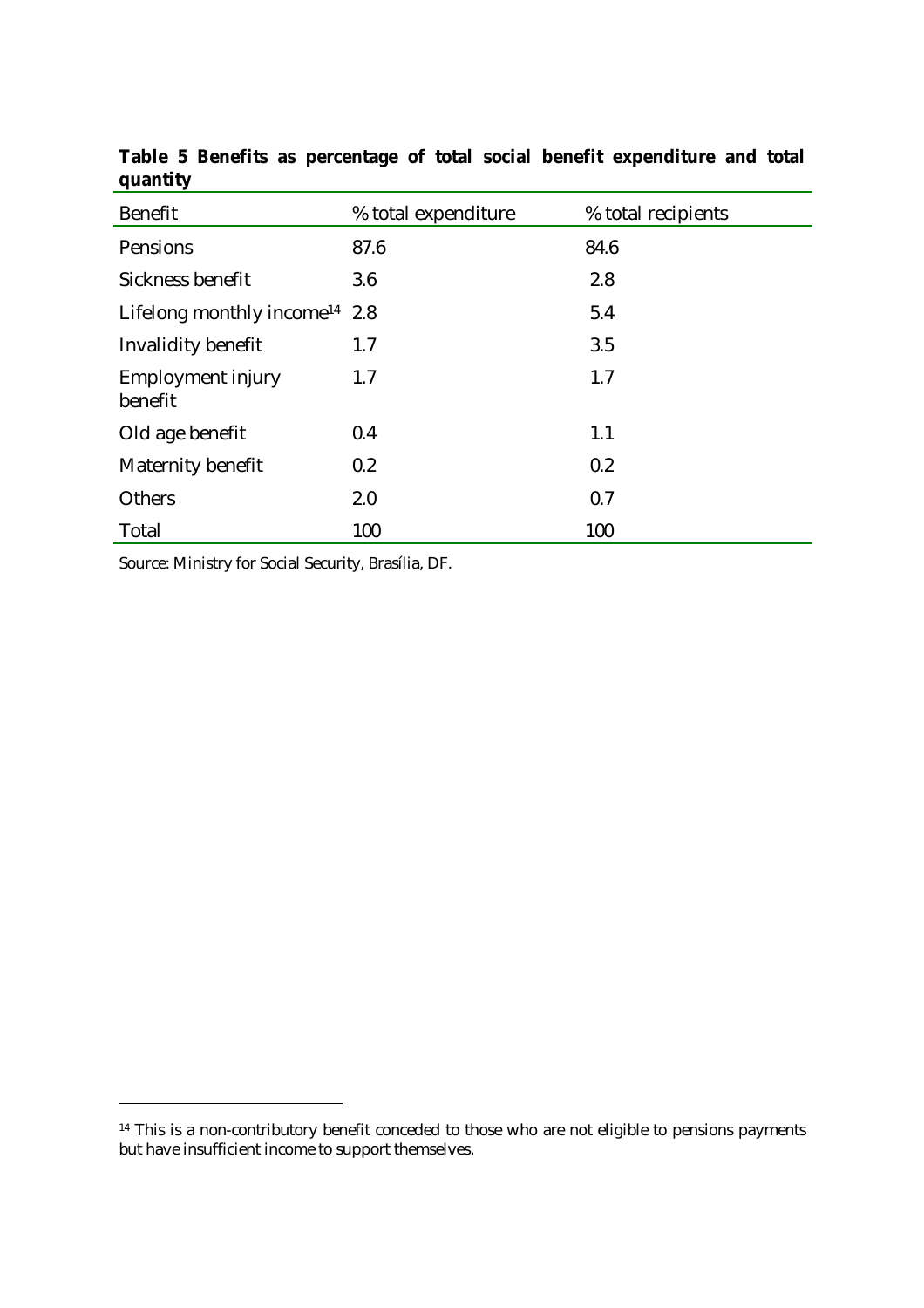| Tax-benefit element                              | Data      | assessment | Simulated/ Fiscal Unit of Variable requirements |
|--------------------------------------------------|-----------|------------|-------------------------------------------------|
| Annual bonus (thirteenth                         | Simulated | Individual | Monthly wage                                    |
| wage)                                            |           |            | Formal employment<br>status                     |
| Minimum Wage                                     | Simulated | Individual | Monthly gross earnings                          |
|                                                  |           |            | Formal sector employee                          |
| Employee* social security<br>contribution        | Simulated |            | Monthly gross earnings                          |
| Civil Servants social<br>security contribution   | Simulated |            |                                                 |
| Employers own social                             | Simulated |            | Monthly contribution                            |
| security contribution                            |           |            | Number of contributions                         |
|                                                  |           |            | Contribution wage                               |
| Self-employed social                             | Simulated |            | Monthly contribution                            |
| security contribution                            |           |            | Number of contributions                         |
|                                                  |           |            | Contribution wage                               |
| Employer payroll social<br>security contribution | Simulated |            | Monthly gross earnings                          |
| Private pension contribution Data                |           | Individual | Age                                             |
|                                                  |           |            | Monthly contribution                            |
| Pension                                          | Data      | Individual | Age                                             |
|                                                  |           |            | Public / private worker                         |
|                                                  |           |            | Social security<br>contribution                 |
|                                                  |           |            | Number of contribution                          |
| Personal Income tax                              | Simulated | Individual | Income base**                                   |
|                                                  |           |            | <b>Marital status</b>                           |
|                                                  |           |            | Number of dependants                            |
|                                                  |           |            | <b>Educational expenses</b>                     |
|                                                  |           |            | <b>Medical expenses</b>                         |

# **Table 6. The Brazilian Tax-Benefit Spine**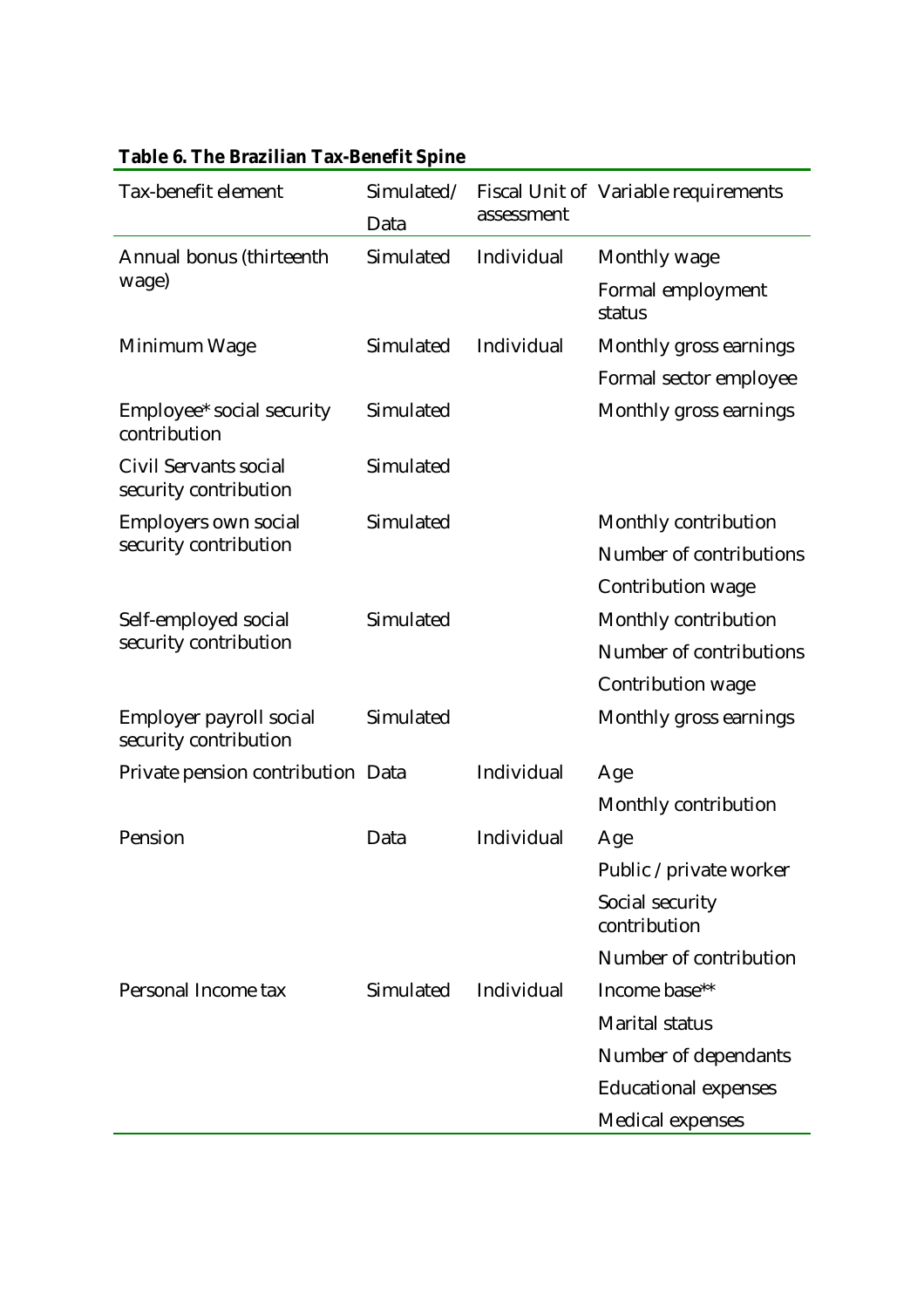|                                                                              |           |             | Maintenance payment                                |
|------------------------------------------------------------------------------|-----------|-------------|----------------------------------------------------|
| <b>Investment Income Tax</b>                                                 | Simulated | Individual  | <b>Investment Income</b>                           |
| <b>Family credit</b>                                                         | Simulated | Family unit | Number of children                                 |
|                                                                              |           |             | Monthly earnings                                   |
|                                                                              |           |             | Formal sector employee                             |
| Unemployment benefit                                                         | Simulated | Individual  | <b>Unemployed status</b>                           |
|                                                                              |           |             | Average monthly<br>earnings before<br>unemployment |
| Tax on Thirteenth wage                                                       | Simulated | Individual  | Thirteenth Wage                                    |
| Old age benefit                                                              | Simulated | Individual  | Age                                                |
|                                                                              |           |             | Per capita family income                           |
| Sickness benefit                                                             | Data      | Individual  | Per capita family income                           |
|                                                                              |           |             | <b>Sickness status</b>                             |
| <b>Invalidity benefit</b>                                                    | Data      | Individual  | <b>Invalidity status</b>                           |
| Employment injury benefit                                                    | Data      | Individual  | Injury status                                      |
| <b>Estimation of Expenditure</b>                                             | Simulated | Household   | See Table 10                                       |
| Municipal Indirect taxes on                                                  | Simulated | Household   | Municipality                                       |
| <b>Services</b>                                                              |           |             | Disaggregated<br>Expenditure                       |
| <b>State Indirect Taxation on</b>                                            | Simulated | Household   | <b>State</b>                                       |
| the circulation of goods and<br>transportation and<br>communication services |           |             | Disaggregated<br>Expenditure                       |
| Federal Indirect Taxation on Simulated<br>manufactured products              |           | Household   | Disaggregated<br>Expenditure                       |
| Federal Indirect Taxation on Simulated<br>imports                            |           | Household   | Disaggregated<br>Expenditure                       |
| Federal Indirect Taxation on Simulated<br>financial transactions             |           | Household   | Disaggregated<br>Expenditure                       |
| Non Cash Subsidies                                                           | Simulated | Household   | Public school enrolment                            |

\* This term actually refers to employed workers, domestic workers and temporary workers.

 $\ast\ast$  The income base corresponds to the aggregation of income from several sources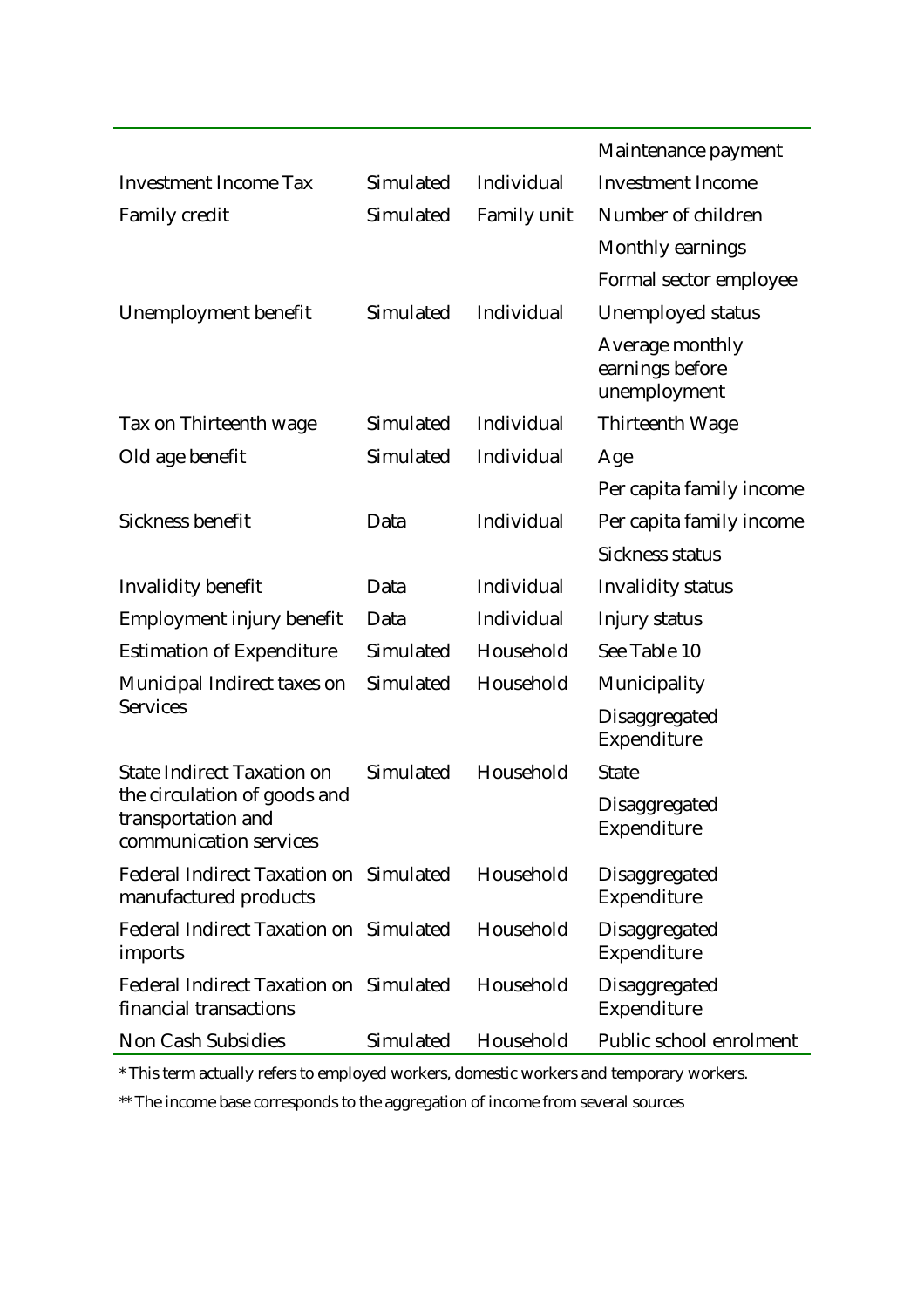| <b>Framework Variable</b>                         | Available<br>in Data | <b>Brazilian Specific</b><br>Variable          | Available in<br>Data |
|---------------------------------------------------|----------------------|------------------------------------------------|----------------------|
| <b>Individual Level</b>                           |                      |                                                |                      |
| Age                                               | Yes                  | Length of<br>contribution/Length<br>of service | No                   |
| Child care costs                                  | No                   | <b>Educational expenses</b>                    | N <sub>o</sub>       |
| Civil servant                                     | Yes                  | <b>Unemployment status</b>                     | Yes                  |
| <b>Current Education Status</b>                   | Yes                  | Formal employment<br>status                    | Yes                  |
| <b>Highest Level of Education</b><br>Achieved     | Yes                  | <b>Sickness status</b>                         | N <sub>o</sub>       |
| <b>Student payments</b>                           | N <sub>0</sub>       | Invalidity status                              | N <sub>0</sub>       |
| <b>Employee contributions</b>                     | Yes                  | Injury status                                  | No                   |
| <b>Employment status</b>                          | Yes                  |                                                |                      |
| <b>Current Gross Employment</b><br>Income         | Yes                  |                                                |                      |
| <b>Employer Social Insurance</b><br>contributions | Yes                  |                                                |                      |
| <b>Financial Capital</b>                          | N <sub>0</sub>       |                                                |                      |
| Size of firm                                      | No                   |                                                |                      |
| Gender                                            | Yes                  |                                                |                      |
| <b>Housing benefits</b>                           | Yes                  |                                                |                      |
| Hours worked per week or month Yes                |                      |                                                |                      |
| National direct tax                               | Yes                  |                                                |                      |
| Industry                                          | Yes                  |                                                |                      |
| <b>Gross Investment income</b>                    | No                   |                                                |                      |
| Other irregular lump sum benefits Yes             |                      |                                                |                      |
| Sub-national (local or regional)<br>taxes         | Yes                  |                                                |                      |
| Lump sum income                                   | Yes                  |                                                |                      |
| Maintenance payments                              | Yes                  |                                                |                      |

# **Table 7 Income and Socio-Economic Data Requirements for Model**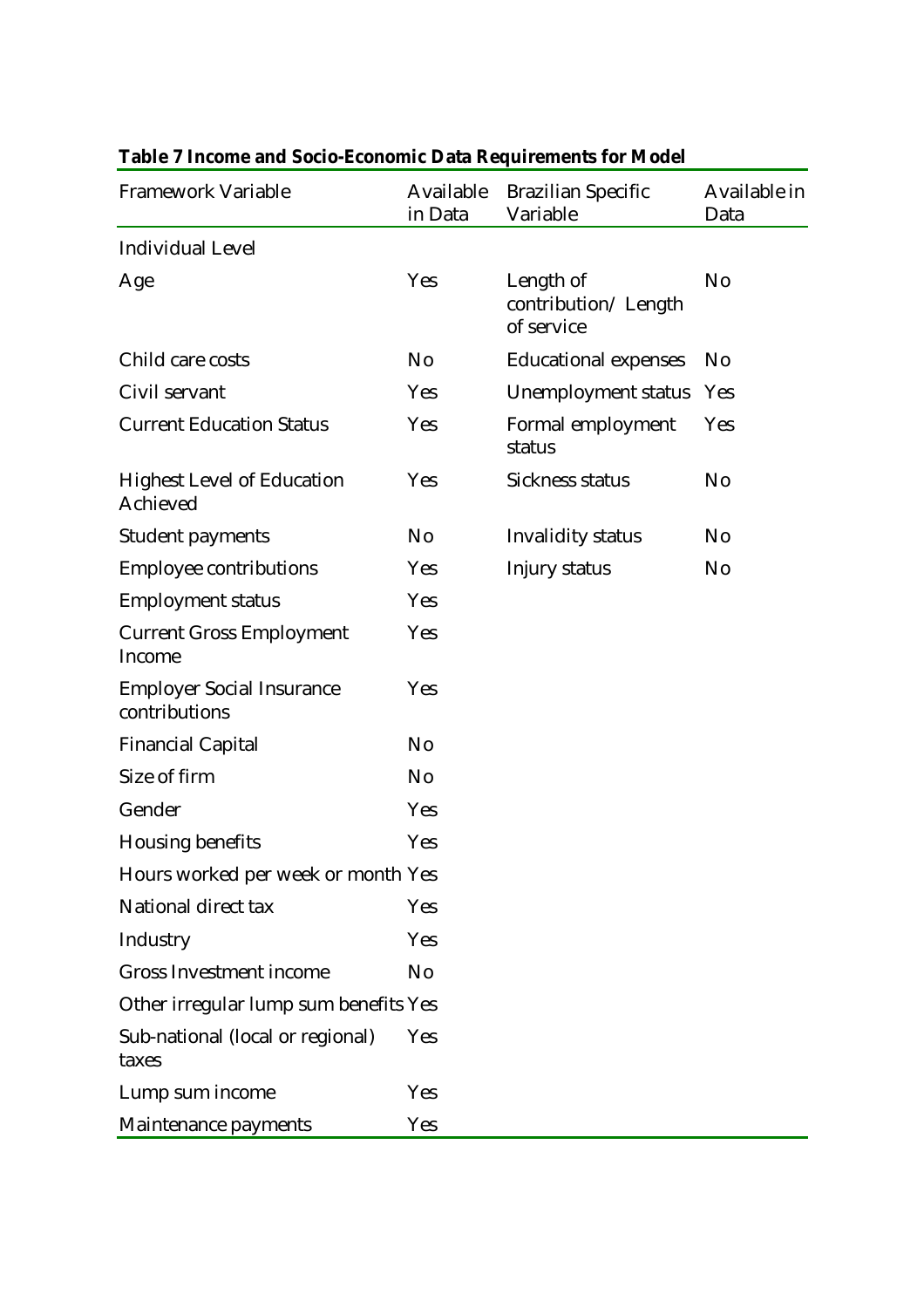| Maintenance payments received                                         | Yes |
|-----------------------------------------------------------------------|-----|
| <b>Marital Status</b>                                                 | Yes |
| <b>Maternity payments</b>                                             | Yes |
| Occupation                                                            | Yes |
| <b>Other Capital</b>                                                  | No  |
| Other regular primary income                                          | Yes |
| Other personal taxes and<br>contributions                             | Yes |
| ID of mother if in household<br>otherwise, father                     | Yes |
| ID of partner if married or<br>cohabiting                             | Yes |
| <b>Pension contributions</b>                                          | Yes |
| Unique Person ID = HHID * 100 + Yes<br>unique number within household |     |
| <b>Gross Property income</b>                                          | Yes |
| Gross Private pension benefit<br>payments                             | Yes |
| Other private transfers received                                      | Yes |
| Other regular cash payments                                           | Yes |
| Self-Employment Income                                                | Yes |
| Wealth or national property taxes                                     | Yes |

| Household Level             |            |
|-----------------------------|------------|
| Date of interview           | Yes        |
| Household disposable income | $Yes^*$    |
| Household ID                | $Yes^*$    |
| Imputed rent (rental value) | <b>Yes</b> |
| Mortgage interest           | <b>Yes</b> |
| Other housing costs         | Yes        |
| Region                      | Yes        |
| Rent                        | <b>Yes</b> |
| Compulsory service charges  | Nο         |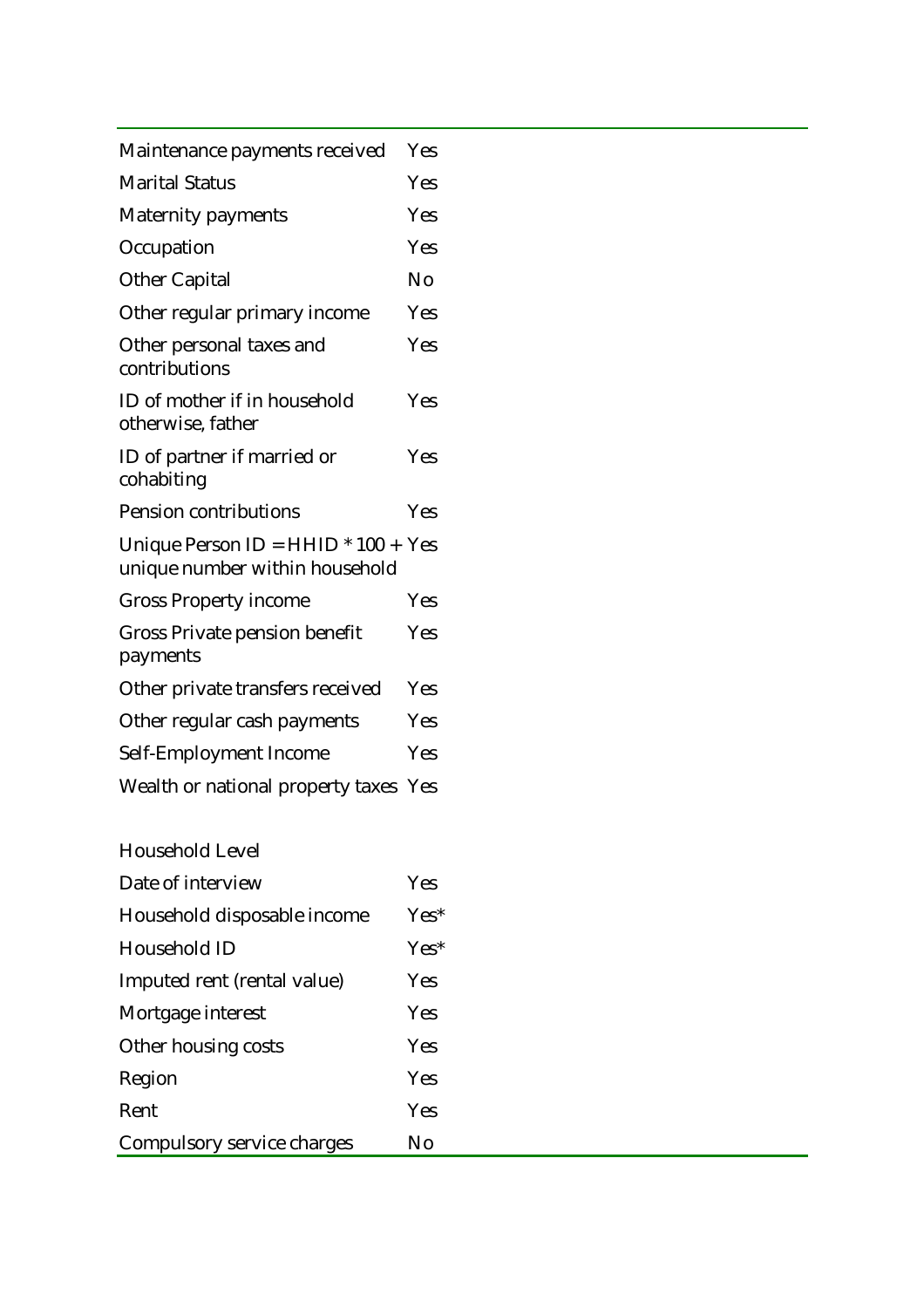| Housing tenure                 | Yes |
|--------------------------------|-----|
| Market value of main residence | No. |
| Grossing-up weight             | Yes |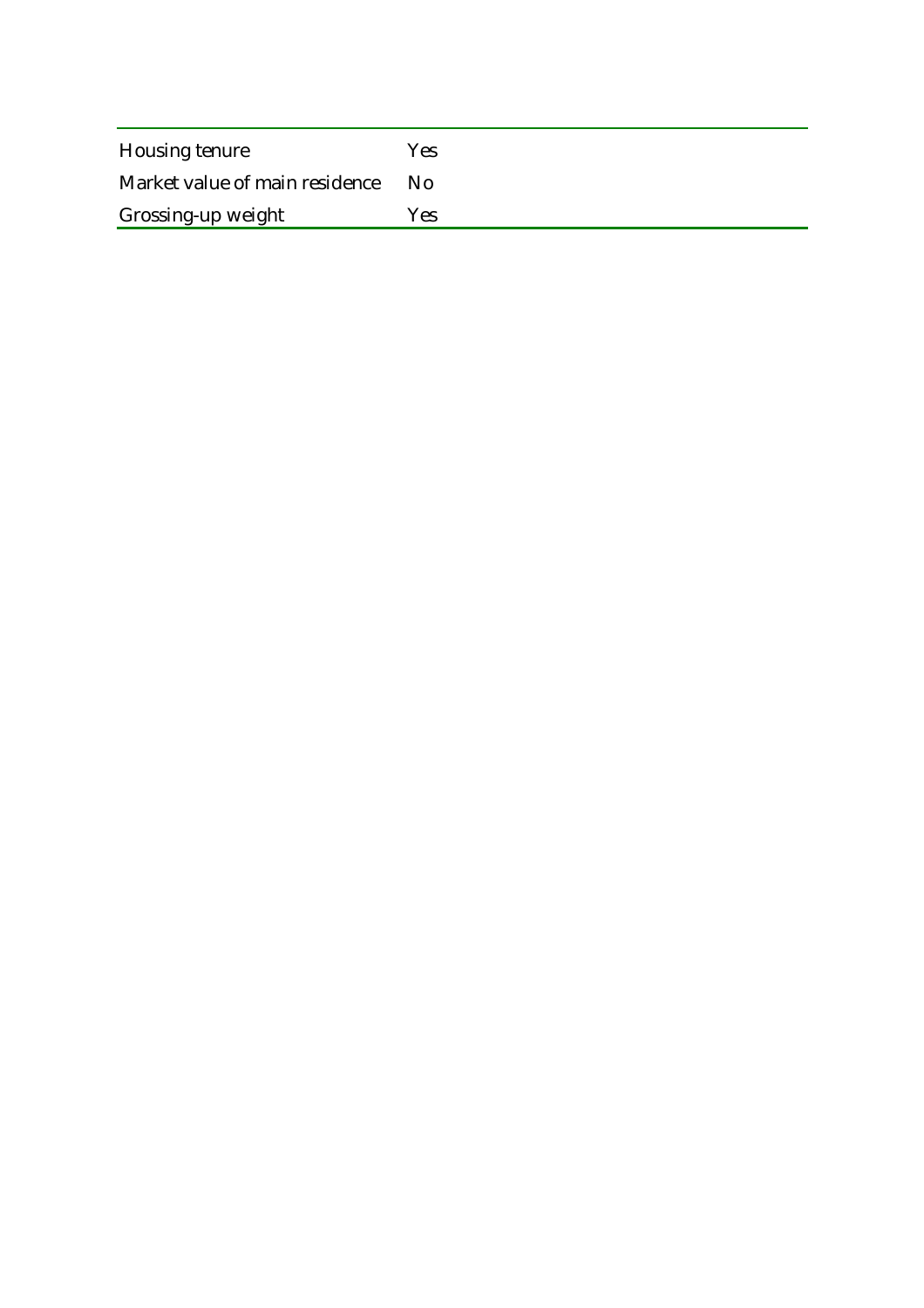| Framework variable description:         | Available in<br>Data | Extra Brazilian Variables: |
|-----------------------------------------|----------------------|----------------------------|
| Alcoholic beverages                     | Yes                  | Motor vehicles             |
| <b>Beer</b>                             | Yes                  |                            |
| <b>Book and education</b>               | Yes                  |                            |
| <b>Clothing and footwear</b>            | Yes                  |                            |
| Communications                          | Yes                  |                            |
| Domestic fuel                           | Yes                  |                            |
| Education, training and courses         | Yes                  |                            |
| Electricity                             | Yes                  |                            |
| All food different from meat            | Yes                  |                            |
| <b>Health Care</b>                      | Yes                  |                            |
| Household goods and services            | Yes                  |                            |
| Leisure goods and services              | Yes                  |                            |
| Non-alcoholic beverages                 | Yes                  |                            |
| Other goods and services                | Yes                  |                            |
| Petrol and other motor fuels            | Yes                  |                            |
| Restaurants, hotels, cafes etc          | Yes                  |                            |
| <b>Spirits</b>                          | No                   |                            |
| Tobacco                                 | Yes                  |                            |
| <b>Transport</b>                        | Yes                  |                            |
| Wine                                    | No                   |                            |
| Car Owner                               | <b>Yes</b>           |                            |
| Age                                     | Yes                  |                            |
| Gender                                  | Yes                  |                            |
| <b>Marital Status</b>                   | Yes                  |                            |
| Profession of the head                  | Yes                  |                            |
| Education level of the head             | Yes                  |                            |
| Sector of activity of the head          | <b>Yes</b>           |                            |
| Number of Elderly, Adults, Children Yes |                      |                            |

# **Table 8 Variable Required for Indirect Taxation**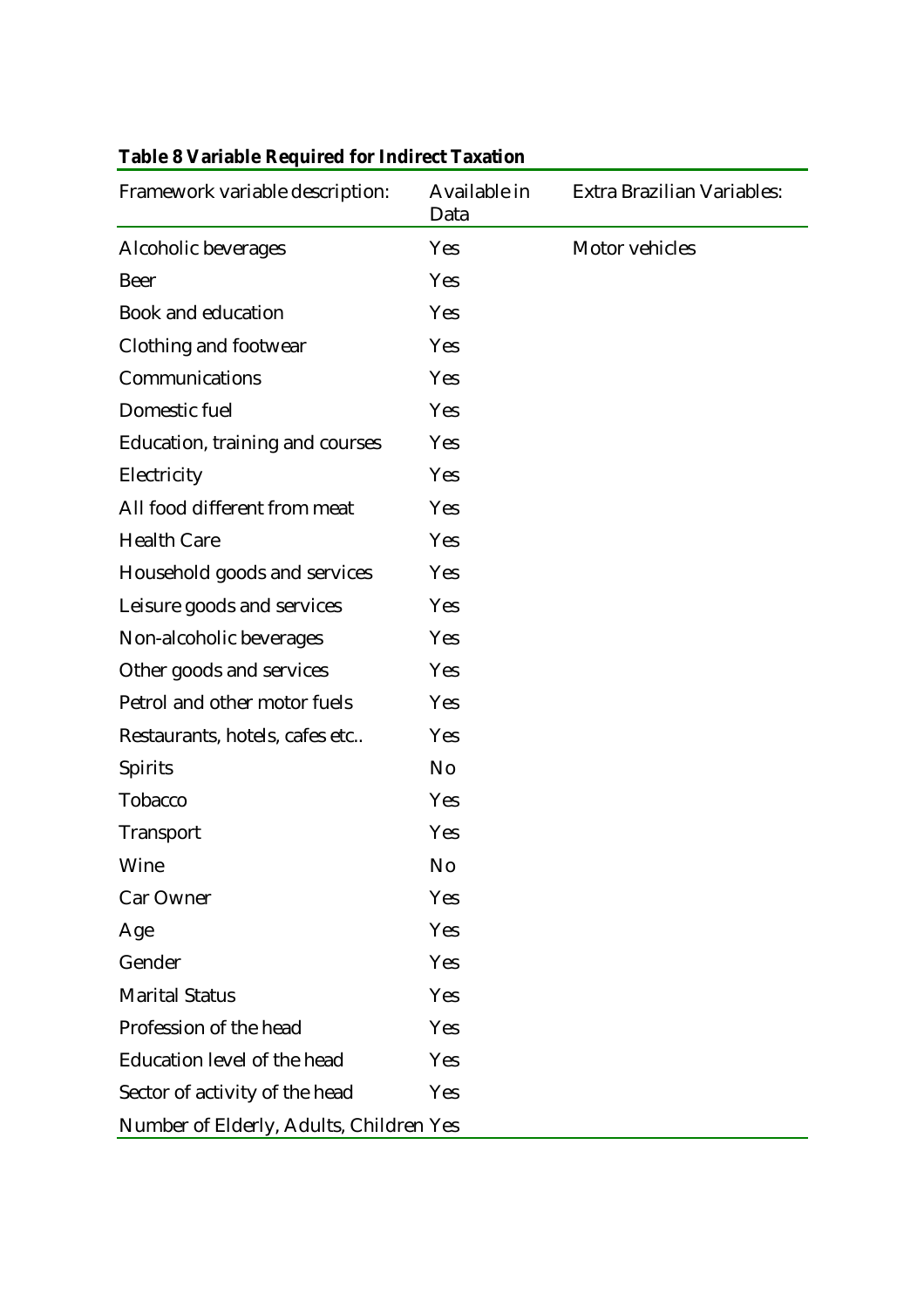| Number of Children    | Yes |
|-----------------------|-----|
| <b>Housing Tenure</b> | Yes |

Source: Baldini et al. (2000) and POF dataset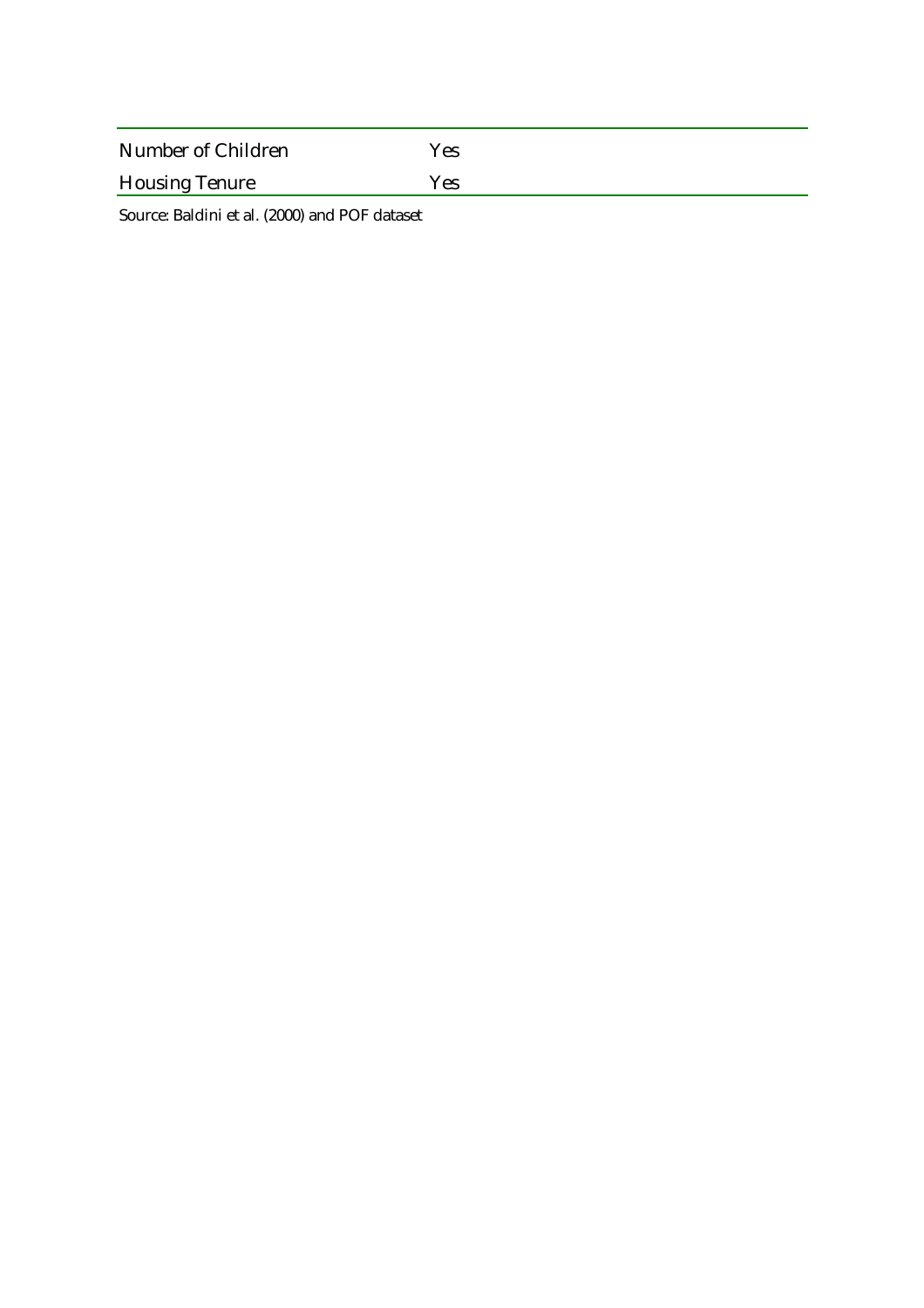#### **Table 9 Implementation Steps**

Step

- 1. Addition of new variables
- 2. Updating of Dataset to year of simulation
- 3. Specification of Fiscal Units
- 4. Implementation of Policy Spine
- 5. Creation of the component Modules for each component of the Policy Spine
- 6. Creation of Income Lists
- 7. Behavioural Response
- 8. Validation against hypothetical calculations

9. Validation against aggregate statistics for baseline and accounting for the informal economy

| <b>Fiscal Unit</b>               | Description                                                                                                                                                                                                                                                                                                                                         |
|----------------------------------|-----------------------------------------------------------------------------------------------------------------------------------------------------------------------------------------------------------------------------------------------------------------------------------------------------------------------------------------------------|
| Individual                       | Individual                                                                                                                                                                                                                                                                                                                                          |
| Family                           | Parents and children plus relatives and other persons<br>who are not lodgers                                                                                                                                                                                                                                                                        |
| Household                        | Set of families who cohabit in the same place                                                                                                                                                                                                                                                                                                       |
| Income Tax Fiscal Unit           | Tax payer plus, dependent persons who are defined as<br>those who have a dependency relation to the person<br>filing the tax form, including: spouse, children aged<br>less than 21 years old, parents and grandparents with<br>earnings less than a pre-specified threshold, and<br>underage individuals whom the tax payer is the legal<br>tutor. |
| Social Benefit Fiscal Unit       | As per Income Tax Fiscal Unit                                                                                                                                                                                                                                                                                                                       |
| <b>Family Credit Fiscal Unit</b> | As per Income Tax Fiscal Unit except children are<br>defined as being less than 14 years old or disabled                                                                                                                                                                                                                                            |

#### **Table 10 Fiscal Units Used in the Brazilian Tax Benefit System**